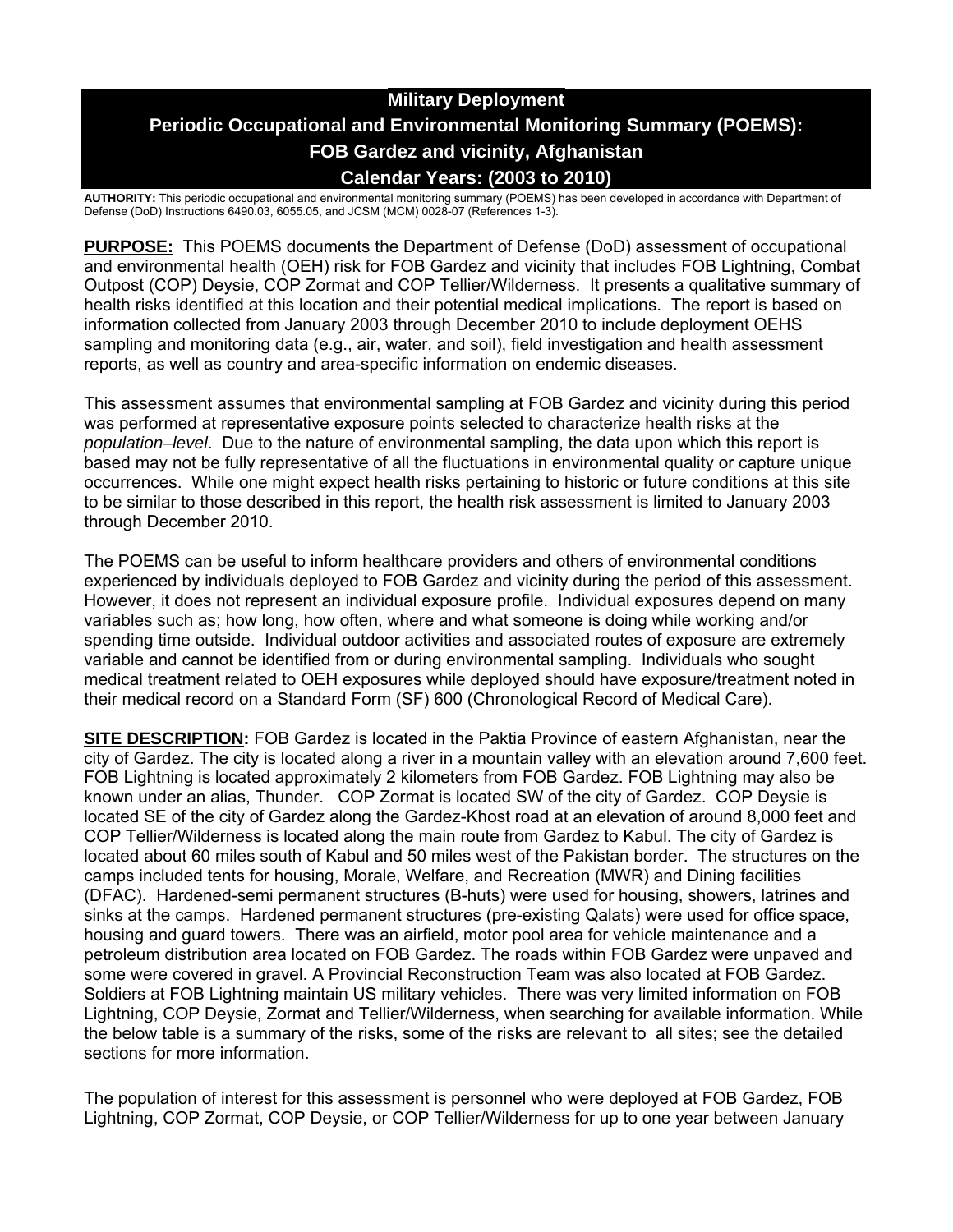2003 and December 2010. Based on historical Operation Enduring Freedom (OEF) rotations, Army deployment lengths typically did not exceed 14 months at any one time.

**SUMMARY:** Conditions that may pose a Moderate or greater health risk are summarized in Table 1. Table 2 provides population based risk estimates for identified OEH conditions at FOB Gardez and vicinity. As indicated in the detailed sections that follow Table 2, controls established to reduce health risk were factored into this assessment. In some cases, e.g. ambient air, specific controls are noted, but not routinely available/feasible.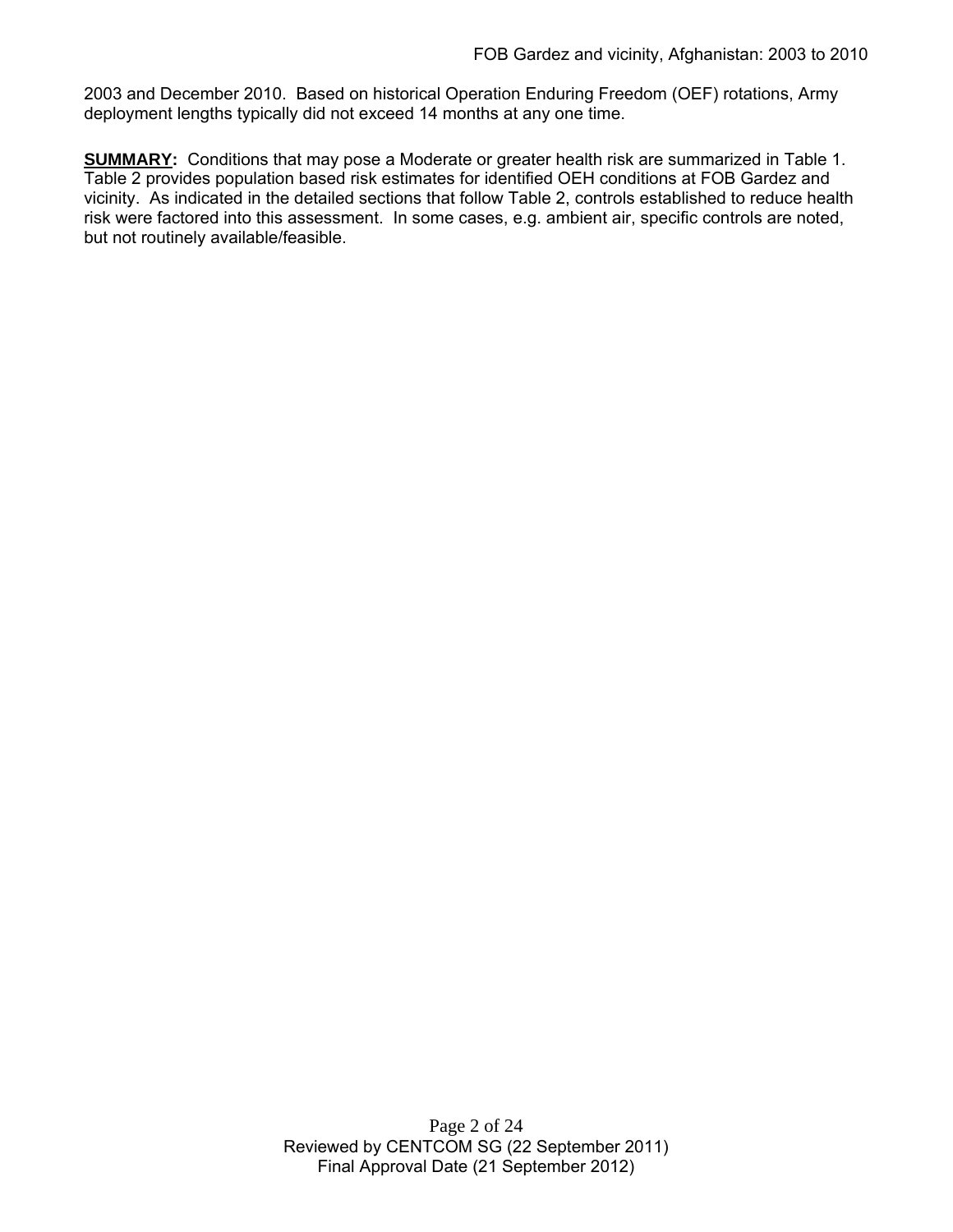### **Table 1: Summary of Occupational and Environmental Conditions with MODERATE or Greater Health Risk**

#### *Short-term health risks & medical implications:*

The following hazards may be associated with potential health effects in some personnel during deployment at FOB Gardez and vicinity that includes FOB Lightning, Combat Outpost (COP) Deysie, COP Zormat and COP Tellier/Wilderness:

Food/waterborne diseases (e.g., bacterial diarrhea, Hepatitis A, Typhoid fever, diarrhea-cholera, diarrhea-protozoal, Brucellosis, Hepatitis E); other endemic diseases (malaria, cutaneous leishmaniasis, Crimean-Congo hemorrhagic fever, Sandfly fever, typhus-miteborne, Tuberculosis (TB), Leptospirosis, Rabies, Q fever); heat stress; continuous noise; and waste sites/waste disposal concerns. For food/waterborne diseases (e.g., bacterial diarrhea, Hepatitis A, Typhoid fever, , diarrhea-cholera, diarrhea-protozoal, Brucellosis, Hepatitis E), if ingesting food and water off post, the health effects can temporarily incapacitate personnel (diarrhea) or result in prolonged illness (Hepatitis A, Typhoid fever, and Brucellosis, Hepatitis E). Risks from food/waterborne diseases may have been reduced with preventive medicine controls and mitigation, which includes Hepatitis A and Typhoid fever vaccinations, and only drinking from approved water sources in accordance with standing CENTCOM policy. For other vector-borne endemic diseases (malaria, cutaneous leishmaniasis, Crimean-Congo hemorrhagic fever, Sandfly fever, typhus-miteborne), these diseases may constitute a significant risk due to exposure to biting vectors; risk is reduced to low by proper wear of treated uniform, application of repellent to bed net and exposed skin, and appropriate chemoprophylaxis. For respiratory diseases (Tuberculosis (TB)), personnel in close-quarter conditions could have been at risk for person-to-person spread. For water contact diseases (Leptospirosis) activities involving extensive contact with surface water increase risk. Animal contact diseases (Rabies, Q fever) pose year-round risk. For heat stress, risk can be greater for susceptible persons including those older than 45, of low fitness level, unacclimatized personnel, or individuals with underlying medical conditions. Risks from heat stress may have been reduced with preventive medicine controls, use of appropriate work-rest cycles, and mitigation. For continuous noise, risk is to personnel working near major noise sources; risk is reduced to personnel working near major noise sources by wearing proper hearing protection.

Air quality: Although there were not enough air data for a short-term assessment of particulate matter, the area is a dusty desert environment. In addition, although no samples were available for assessment, there is a burn pit located approximately 300 km south of the site. For inhalational exposure to high levels of dust and particulate matter, such as during high winds or dust storms, and for exposure to burn pit smoke, exposures may result in mild to more serious shortterm health effects (e.g., eye, nose or throat and lung irritation ) in some personnel while at this site, and certain subgroups of the deployed forces (e.g., those with pre-existing asthma/respiratory and cardio-pulmonary conditions) are at greatest risk of developing notable health effects. Although most effects from exposures to dust and particulate matter and burn pit smoke should have resolved post-deployment, providers should be prepared to consider the relationship between deployment exposures and current complaints. Some individuals may have sought treatment for acute respiratory irritation during their time at FOB Gardez and FOB Lightning/Thunder. Personnel who reported with symptoms or required treatment while at this site should have exposure/treatment noted in medical record (e.g., in the electronic medical record and/or on a Standard Form (SF) 600 (Chronological Record of Medical Care).

#### *Long-term health risks & medical implications:*

The following hazards may be associated with potential chronic health effects in some personnel during deployment at FOB Gardez and vicinity that includes FOB Lightning, Combat Outpost (COP) Deysie, COP Zormat and COP Tellier/Wilderness:

Air quality: Although not enough air data samples of inhalable fine particulate matter less than 2.5 micrometers in diameter  $(PM<sub>2.5</sub>)$  are available to evaluate long-term risk, and fine particulate matter less than 10 micrometers in diameter (PM<sub>10</sub>) was not evaluated due to no available health guidelines, the area is a dusty desert environment. In addition, though there were not enough burn pit samples of PM<sub>2.5</sub> available for long-term assessment, there is a burn pit located approximately 300 km south of site. For inhalational exposure to high levels of dust and particulate matter, such as during high winds or dust storms, and for exposure to burn pit smoke, it is considered possible that some otherwise healthy personnel who were exposed for a long-term period to dust and particulate matter and burn pit smoke could develop certain health conditions (e.g., reduced lung function, cardiopulmonary disease). Personnel with a history of asthma or cardiopulmonary disease could potentially be more likely to develop such chronic health conditions. While the dust and particulate matter exposures and exposures to burn pit smoke are acknowledged, at this time there are no specific recommended, post-deployment medical surveillance evaluations or treatments. Providers should still consider overall individual health status (e.g., any underlying conditions/susceptibilities) and any potential unique individual exposures (such as burn pits, occupational or specific personal dosimeter data) when assessing individual concerns. Certain individuals may need to be followed/evaluated for specific occupational exposures/injuries (e.g., annual audiograms as part of the medical surveillance for those enrolled in the Hearing Conservation Program; and personnel covered by Respiratory Protection Program and/or Hazardous Waste/Emergency Responders Medical Surveillance).

> Page 3 of 24 Reviewed by CENTCOM SG (22 September 2011) Final Approval Date (21 September 2012)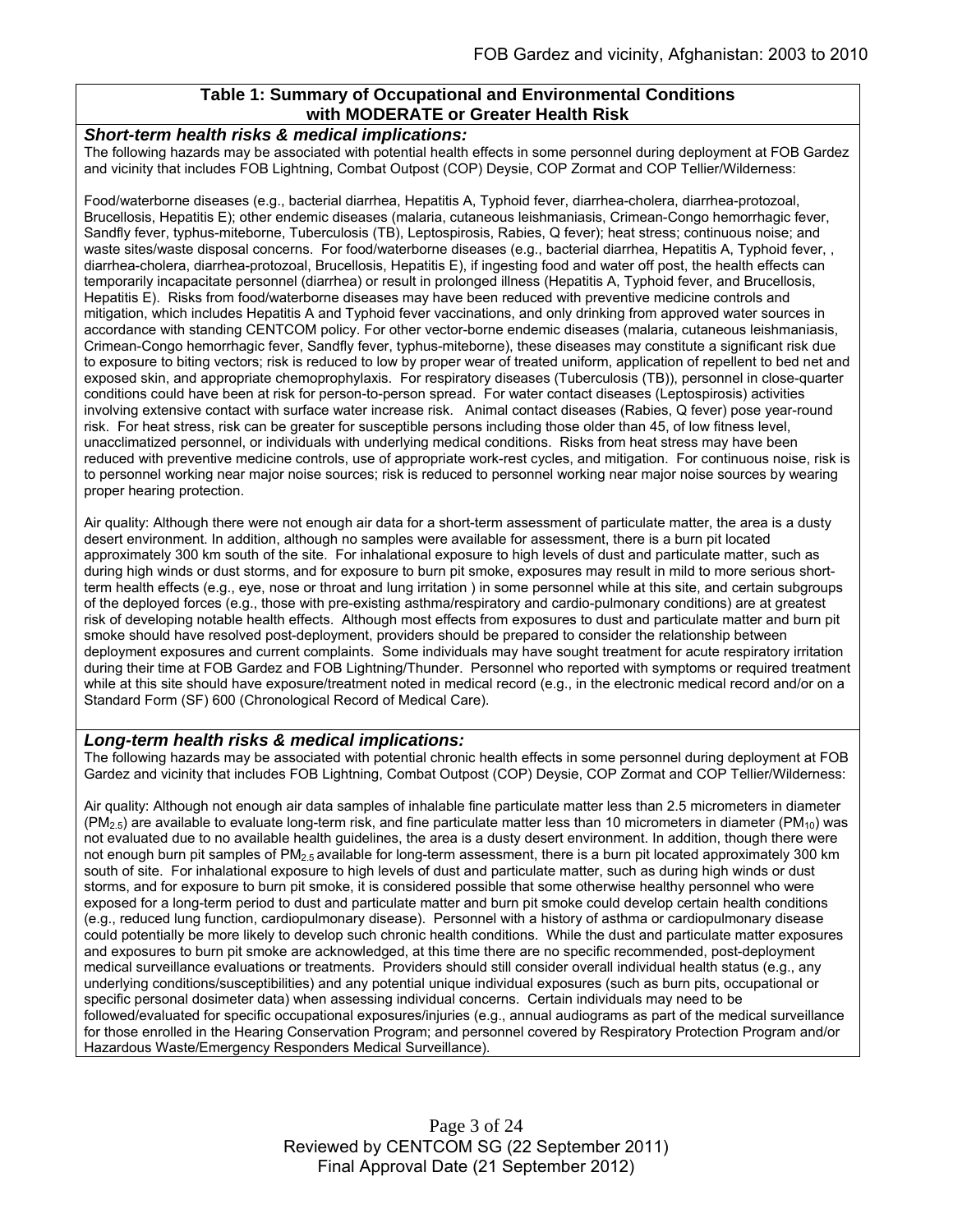## **Table 2. Population-Based Health Risk Estimates - FOB Gardez and vicinity that includes FOB Lightning, Combat Outpost (COP) Deysie, COP Zormat and COP Tellier/Wilderness 1, 2**

| <b>Source of Identified</b><br>Health Risk <sup>3</sup>                      | Unmitigated Health Risk Estimate <sup>4</sup>                                                                                                                                                                                                                                                                                                                                | <b>Control Measures</b><br>Implemented                                                                                                                                                                          | <b>Residual Health Risk Estimate<sup>4</sup></b>                                                                                                                                                                                                                                                           |
|------------------------------------------------------------------------------|------------------------------------------------------------------------------------------------------------------------------------------------------------------------------------------------------------------------------------------------------------------------------------------------------------------------------------------------------------------------------|-----------------------------------------------------------------------------------------------------------------------------------------------------------------------------------------------------------------|------------------------------------------------------------------------------------------------------------------------------------------------------------------------------------------------------------------------------------------------------------------------------------------------------------|
| <b>AIR</b>                                                                   |                                                                                                                                                                                                                                                                                                                                                                              |                                                                                                                                                                                                                 |                                                                                                                                                                                                                                                                                                            |
| Particulate matter<br>less than 10<br>micrometers in<br>diameter $(PM_{10})$ | Short-term: Daily levels vary, acute<br>health effects (e.g., upper respiratory<br>tract irritation) more pronounced during<br>peak days. More serious effects are<br>possible in susceptible persons (e.g.,<br>those with asthma/existing respiratory<br>diseases).                                                                                                         | Limiting strenuous<br>physical activities when air<br>quality is especially poor;<br>and actions such as<br>closing tent flaps,<br>windows, and doors.                                                          | Short-term: Daily levels vary, acute<br>health effects (e.g., upper respiratory<br>tract irritation) more pronounced during<br>peak days. More serious effects are<br>possible in susceptible persons (e.g.,<br>those with asthma/existing respiratory<br>diseases).                                       |
|                                                                              | Long-term: No health guidelines                                                                                                                                                                                                                                                                                                                                              |                                                                                                                                                                                                                 | Long-term: No health guidelines                                                                                                                                                                                                                                                                            |
| Particulate matter<br>less than 2.5<br>micrometers in<br>diameter $(PM2.5)$  | Short-term: A majority of the time mild<br>acute (short term) health effects are<br>anticipated; certain peak levels may<br>produce mild eye, nose, or throat<br>irritation in some personnel and pre-<br>existing health conditions (e.g.,<br>asthma, or cardiopulmonary diseases)<br>may be exacerbated.                                                                   | Limiting strenuous<br>physical activities when air<br>quality is especially poor;<br>and actions such as<br>closing tent flaps,<br>windows, and doors.                                                          | Short-term: A majority of the time mild<br>acute (short term) health effects are<br>anticipated; certain peak levels may<br>produce mild eye, nose, or throat<br>irritation in some personnel and pre-<br>existing health conditions (e.g.,<br>asthma, or cardiopulmonary diseases)<br>may be exacerbated. |
|                                                                              | Long-term: A small percentage of<br>personnel may be at increased risk for<br>developing chronic conditions.<br>Particularly those more susceptible to<br>acute effects (e.g., those with<br>asthma/existing respiratory diseases).                                                                                                                                          |                                                                                                                                                                                                                 | Long-term: A small percentage of<br>personnel may be at increased risk for<br>developing chronic conditions.<br>Particularly those more susceptible to<br>acute effects (e.g., those with<br>asthma/existing respiratory diseases).                                                                        |
| <b>ENDEMIC DISEASE</b>                                                       |                                                                                                                                                                                                                                                                                                                                                                              |                                                                                                                                                                                                                 |                                                                                                                                                                                                                                                                                                            |
| Food<br>borne/Waterborne<br>(e.g., diarrhea-<br>bacteriological)             | Short-term: Variable; High (bacterial<br>diarrhea, hepatitis A, typhoid fever) to<br>Moderate (diarrhea-cholera, diarrhea-<br>protozoal, brucellosis, hepatitis E) if<br>ingesting local food/water, the health<br>effects can temporarily incapacitate<br>personnel (diarrhea) or result in<br>prolonged illness (hepatitis A, Typhoid<br>fever, hepatitis E, brucellosis). | Preventive measures<br>include Hepatitis A and<br>Typhoid fever vaccination<br>and consumption of food<br>and water only from<br>approved sources.                                                              | Short-term: Low to none                                                                                                                                                                                                                                                                                    |
|                                                                              | Long-term: none identified                                                                                                                                                                                                                                                                                                                                                   |                                                                                                                                                                                                                 | Long-term: No data available                                                                                                                                                                                                                                                                               |
| Arthropod Vector<br>Borne                                                    | Short-term: Variable; High for malaria,<br>Moderate for leishmaniasis -<br>cutaneous (acute), Crimean-Congo<br>hemorrhagic fever, sandfly fever,<br>typhus-miteborne; and Low for, the<br>plague and West Nile fever.                                                                                                                                                        | Preventive measures<br>include proper wear of<br>treated uniform,<br>application of repellent to<br>exposed skin, bed net<br>use, minimizing areas of<br>standing water and<br>appropriate<br>chemoprophylaxis. | Short-term: Low                                                                                                                                                                                                                                                                                            |
|                                                                              | Long-term: Low for Leishmaniasis-<br>visceral infection.                                                                                                                                                                                                                                                                                                                     |                                                                                                                                                                                                                 | Long-term: No data available                                                                                                                                                                                                                                                                               |
| Water-Contact (e.g.<br>wading, swimming)                                     | Short-term: Moderate for leptospirosis                                                                                                                                                                                                                                                                                                                                       | Recreational swimming in<br>surface waters not likely in<br>this area of Afghanistan<br>during this time period.                                                                                                | Short-term: Low for leptospirosis.                                                                                                                                                                                                                                                                         |
|                                                                              | Long-term: No data available                                                                                                                                                                                                                                                                                                                                                 |                                                                                                                                                                                                                 | Long-term: No data available                                                                                                                                                                                                                                                                               |
| Respiratory                                                                  | Short-term: Variable; Moderate for<br>tuberculosis (TB) to Low for<br>meningococcal meningitis.                                                                                                                                                                                                                                                                              | Providing adequate living<br>and work space; medical                                                                                                                                                            | Short-term: Low                                                                                                                                                                                                                                                                                            |
|                                                                              | Long-term: No data available                                                                                                                                                                                                                                                                                                                                                 | screening; vaccination.                                                                                                                                                                                         | Long-term: No data available                                                                                                                                                                                                                                                                               |
| <b>Animal Contact</b>                                                        | Short-term: Variable; Moderate for<br>rabies, anthrax, Q-fever to Low for<br>H5N1 avian influenza.                                                                                                                                                                                                                                                                           | Prohibiting contact with,<br>adoption, or feeding of<br>feral animals IAW U.S.<br><b>Central Command</b>                                                                                                        | Short-term: No data available                                                                                                                                                                                                                                                                              |
|                                                                              | Long-term: Low (Rabies)                                                                                                                                                                                                                                                                                                                                                      | (CENTCOM) General                                                                                                                                                                                               | Long-term: No data available                                                                                                                                                                                                                                                                               |

Page 4 of 24 Reviewed by CENTCOM SG (22 September 2011) Final Approval Date (21 September 2012)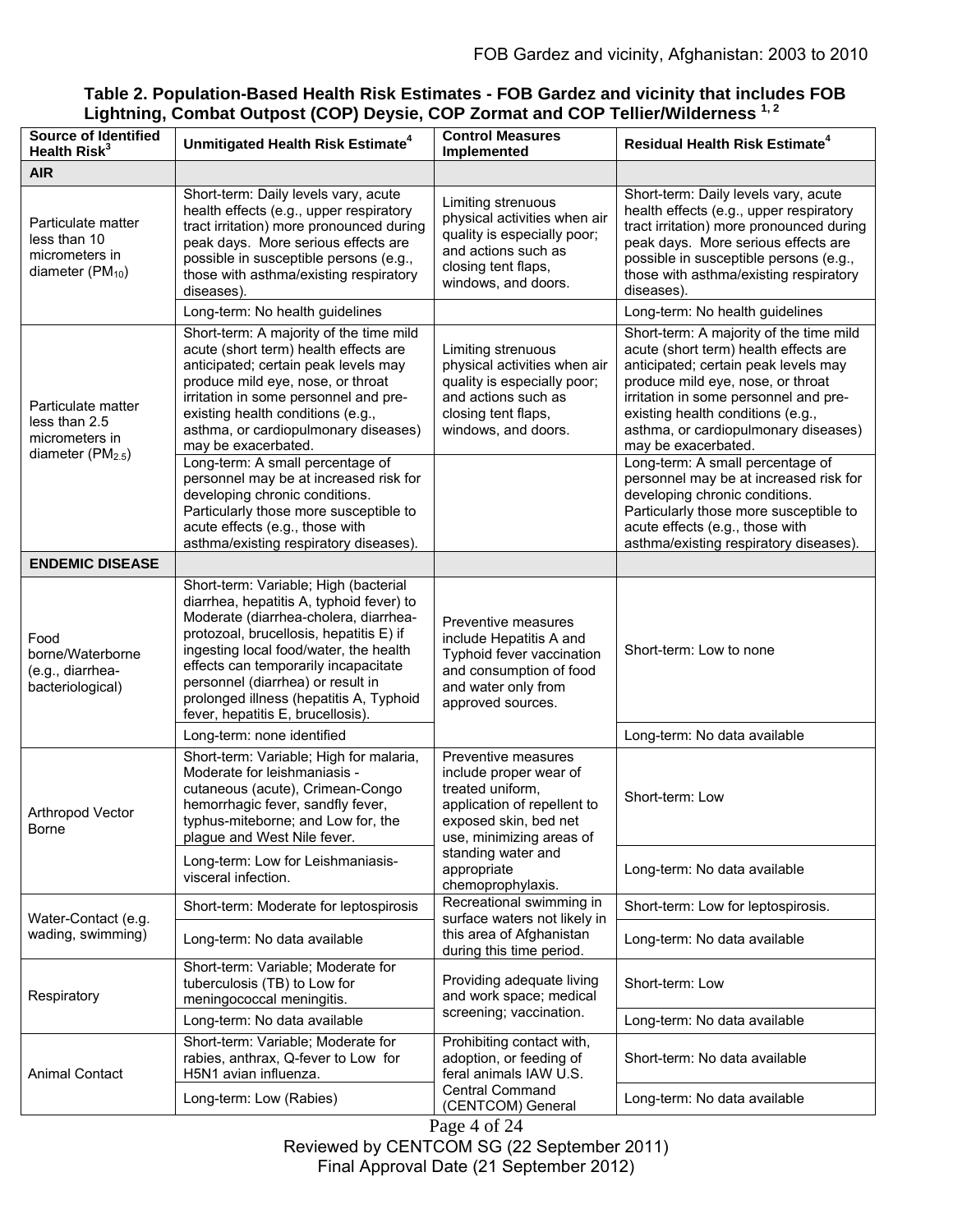|                                                     |                                                                                                                                                                                                                                                   | Order (GO) 1B. Risks are<br>further reduced in the<br>event of assessed contact<br>by prompt post-exposure<br>rabies prophylaxis IAW<br>The Center for Disease<br>Control's (CDC) Advisory<br>Committee on<br><b>Immunization Practices</b><br>guidance. |                                                                                                                                                                                                                                                  |
|-----------------------------------------------------|---------------------------------------------------------------------------------------------------------------------------------------------------------------------------------------------------------------------------------------------------|----------------------------------------------------------------------------------------------------------------------------------------------------------------------------------------------------------------------------------------------------------|--------------------------------------------------------------------------------------------------------------------------------------------------------------------------------------------------------------------------------------------------|
| <b>VENOMOUS</b><br><b>ANIMAL/</b><br><b>INSECTS</b> |                                                                                                                                                                                                                                                   |                                                                                                                                                                                                                                                          |                                                                                                                                                                                                                                                  |
| Snakes, scorpions,                                  | Short-term: Low; If encountered,<br>effects of venom vary with species<br>from mild localized swelling (e.g.<br>widow spider) to potentially lethal<br>effects (e.g. Haly's Pit Viper).                                                           | Risk reduced by avoiding<br>contact, proper wear of<br>uniform (especially                                                                                                                                                                               | Short-term: Low; If encountered,<br>effects of venom vary with species<br>from mild localized swelling (e.g.<br>widow spider) to potentially lethal<br>effects (e.g. Haly's Pit Viper).                                                          |
| and spiders                                         | Long-term: No data available                                                                                                                                                                                                                      | footwear), and proper and<br>timely treatment.                                                                                                                                                                                                           | Long-term: No data available                                                                                                                                                                                                                     |
| <b>HEAT/COLD</b><br><b>STRESS</b>                   |                                                                                                                                                                                                                                                   |                                                                                                                                                                                                                                                          |                                                                                                                                                                                                                                                  |
| Heat                                                | Short-term: Variable; Risk of heat<br>injury is High for June-August, and<br>Low for all other months.                                                                                                                                            | Work-rest cycles, proper<br>hydration and nutrition,<br>and Wet Bulb Globe<br>Temperature (WBGT)<br>monitoring.                                                                                                                                          | Short-term: Variable; Risk of heat<br>injury in unacclimatized or susceptible<br>personnel is Moderate for June-August<br>and Low for all others.                                                                                                |
|                                                     | Long-term: Low, The long-term risk<br>was Low. However, the risk may be<br>greater to certain susceptible persons-<br>those older (i.e., greater than 45<br>years), in lesser physical shape, or<br>with underlying medical/health<br>conditions. |                                                                                                                                                                                                                                                          | Long-term: Low, The long-term risk is<br>Low. However, the risk may be<br>greater to certain susceptible persons-<br>those older (i.e., greater than 45<br>years), in lesser physical shape, or<br>with underlying medical/health<br>conditions. |
| Cold                                                | Short-term: Low risk of cold<br>stress/injury.                                                                                                                                                                                                    | Risks from cold stress<br>reduced with protective                                                                                                                                                                                                        | Short-term: Low risk of cold<br>stress/injury.                                                                                                                                                                                                   |
|                                                     | Long-term: Low; Long-term health<br>implications from cold injuries are rare<br>but can occur, especially from more<br>serious injuries such as frost bite.                                                                                       | measures such as use of<br>the buddy system, limiting<br>exposure during cold<br>weather, proper hydration<br>and nutrition, and proper<br>wear of issued protective<br>clothing.                                                                        | Long-term: Low; Long-term health<br>implications from cold injuries are rare<br>but can occur, especially from more<br>serious injuries such as frost bite.                                                                                      |
| <b>NOISE</b>                                        |                                                                                                                                                                                                                                                   |                                                                                                                                                                                                                                                          |                                                                                                                                                                                                                                                  |
| Continuous<br>(Flightline, Power<br>Production)     | Short-term: Low                                                                                                                                                                                                                                   | Hearing protection used<br>by personnel in higher risk<br>areas                                                                                                                                                                                          | Short-term: Low                                                                                                                                                                                                                                  |
|                                                     | Long-term: Low                                                                                                                                                                                                                                    |                                                                                                                                                                                                                                                          | Long-term: Low                                                                                                                                                                                                                                   |
| Unique Incidents/<br><b>Concerns</b>                |                                                                                                                                                                                                                                                   |                                                                                                                                                                                                                                                          |                                                                                                                                                                                                                                                  |
| Pesticides/Pest<br>Control                          | Short-term: Low                                                                                                                                                                                                                                   | See Section 10.4                                                                                                                                                                                                                                         | Short-term: Low                                                                                                                                                                                                                                  |
|                                                     | Long-term: Low                                                                                                                                                                                                                                    |                                                                                                                                                                                                                                                          | Long-term: Low                                                                                                                                                                                                                                   |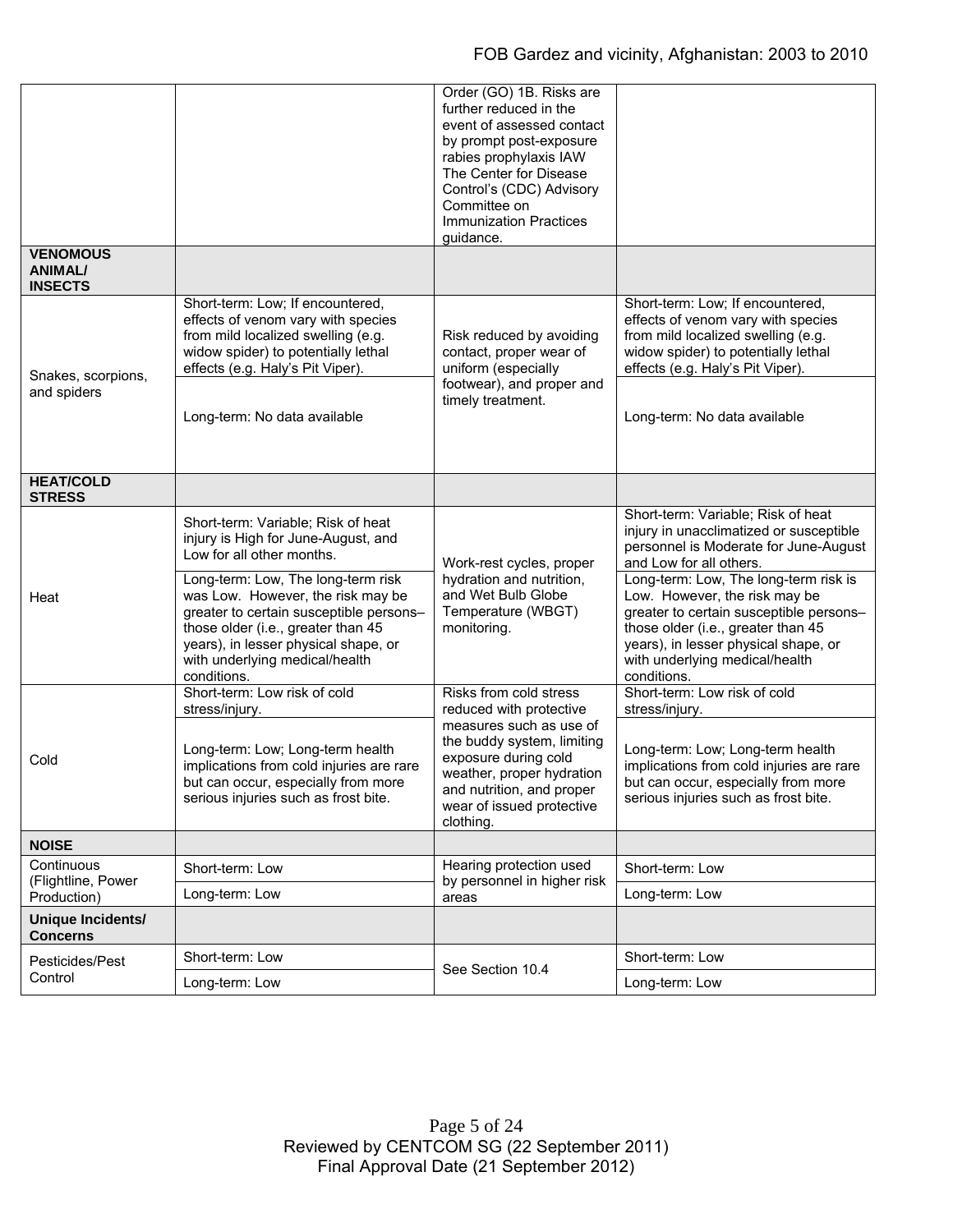| <b>Burn Pits</b> | There is a burn pit located<br>approximately 300m south of FOB<br>Gardez but no samples were available<br>to conduct an assessment. Short-term<br>health effects could include eye, nose,<br>throat, and lung irritation. More serious<br>effects are possible in susceptible<br>persons (e.g., those with<br>asthma/existing respiratory diseases). | Control measures may<br>have included locating<br>burn pits downwind of<br>prevailing winds,<br>increased distance from<br>living and working areas<br>when possible, and<br>improved waste<br>segregation and<br>management techniques | There is a burn pit located<br>approximately 300m south of FOB<br>Gardez but no samples were available<br>to conduct an assessment. Short-term<br>health effects could include eye, nose,<br>throat, and lung irritation. More serious<br>effects are possible in susceptible<br>persons (e.g., those with<br>asthma/existing respiratory diseases). |
|------------------|------------------------------------------------------------------------------------------------------------------------------------------------------------------------------------------------------------------------------------------------------------------------------------------------------------------------------------------------------|-----------------------------------------------------------------------------------------------------------------------------------------------------------------------------------------------------------------------------------------|------------------------------------------------------------------------------------------------------------------------------------------------------------------------------------------------------------------------------------------------------------------------------------------------------------------------------------------------------|
|------------------|------------------------------------------------------------------------------------------------------------------------------------------------------------------------------------------------------------------------------------------------------------------------------------------------------------------------------------------------------|-----------------------------------------------------------------------------------------------------------------------------------------------------------------------------------------------------------------------------------------|------------------------------------------------------------------------------------------------------------------------------------------------------------------------------------------------------------------------------------------------------------------------------------------------------------------------------------------------------|

<sup>1</sup>This Summary Table provides a qualitative estimate of population-based short- and long-term health risks associated with the occupational environment conditions at FOB Gardez and vicinity that includes FOB Lightning, Combat Outpost (COP) Deysie, COP Zormat and COP Tellier/Wilderness. It does not represent an individual exposure profile. Actual individual exposures and health effects depend on many variables. For example, while a chemical may have been present in the environment, if a person did not inhale, ingest, or contact a specific dose of the chemical for adequate duration and frequency, then there may have been no health risk. Alternatively, a person at a specific location may have experienced a unique exposure which could result in a significant individual exposure. Any such person seeking medical care should have their specific exposure documented in an SF600.

 $2$  This assessment is based on specific environmental sampling data and reports obtained from January 2003 through December 2010. Sampling locations are assumed to be representative of exposure points for the camp population but may not reflect all the fluctuations in environmental quality or capture unique exposure incidents.

<sup>3</sup>This Summary Table is organized by major categories of identified sources of health risk. It only lists those sub-categories specifically identified and addressed at FOB Gardez and vicinity. The health risks are presented as Low, Moderate, High or Extremely High for both acute and chronic health effects. The health risk level is based on an assessment of both the potential severity of the health effects that could be caused and probability of the exposure that would produce such health effects. Details can be obtained from the USAPHC/Army Institute of Public Health (AIPH). Where applicable, "None Identified" is used when though a potential exposure is identified, and no health risks of either a specific acute or chronic health effects are determined. More detailed descriptions of OEH exposures that are evaluated but determined to pose no health risk are discussed in the following sections of this report.

<sup>4</sup>Health risks in this Summary Table are based on quantitative surveillance thresholds (e.g. endemic disease rates; host/vector/pathogen surveillance) or screening levels, e.g. Military Exposure Guidelines (MEGs) for chemicals*.* Some previous assessment reports may provide slightly inconsistent health risk estimates because quantitative criteria such as MEGs may have changed since the samples were originally evaluated and/or because this assessment makes use of all historic site data while previous reports may have only been based on a select few samples.

# **1 Discussion of Health Risks at FOB Gardez, Afghanistan by Source**

The following sections provide additional information about the OEH conditions summarized above. All risk assessments were performed using the methodology described in the US Army Public Health Command Technical Guide 230, *Environmental Health Risk Assessment and Chemical Exposure Guidelines for Deployed Military Personnel* (Reference 4). All OEH risk estimates represent residual risk after accounting for preventive controls in place. Occupational exposures and exposures to endemic diseases are greatly reduced by preventive measures. For environmental exposures related to airborne dust, there are limited preventive measures available, and available measures have little efficacy in reducing exposure to ambient conditions.

# **2 Air**

### 2.1 Site-Specific Sources Identified

FOB Gardez is situated in a dusty semi-arid desert environment. Inhalational exposure to high levels of dust and particulate matter, such as during high winds or dust storms, may result in mild to more serious short-term health effects (e.g., eye, nose or throat and lung irritation) in some personnel. Additionally, certain subgroups of the deployed forces (e.g., those with pre-existing asthma/cardio pulmonary conditions) are at greatest risk of developing notable health effects.

### 2.2 Particulate matter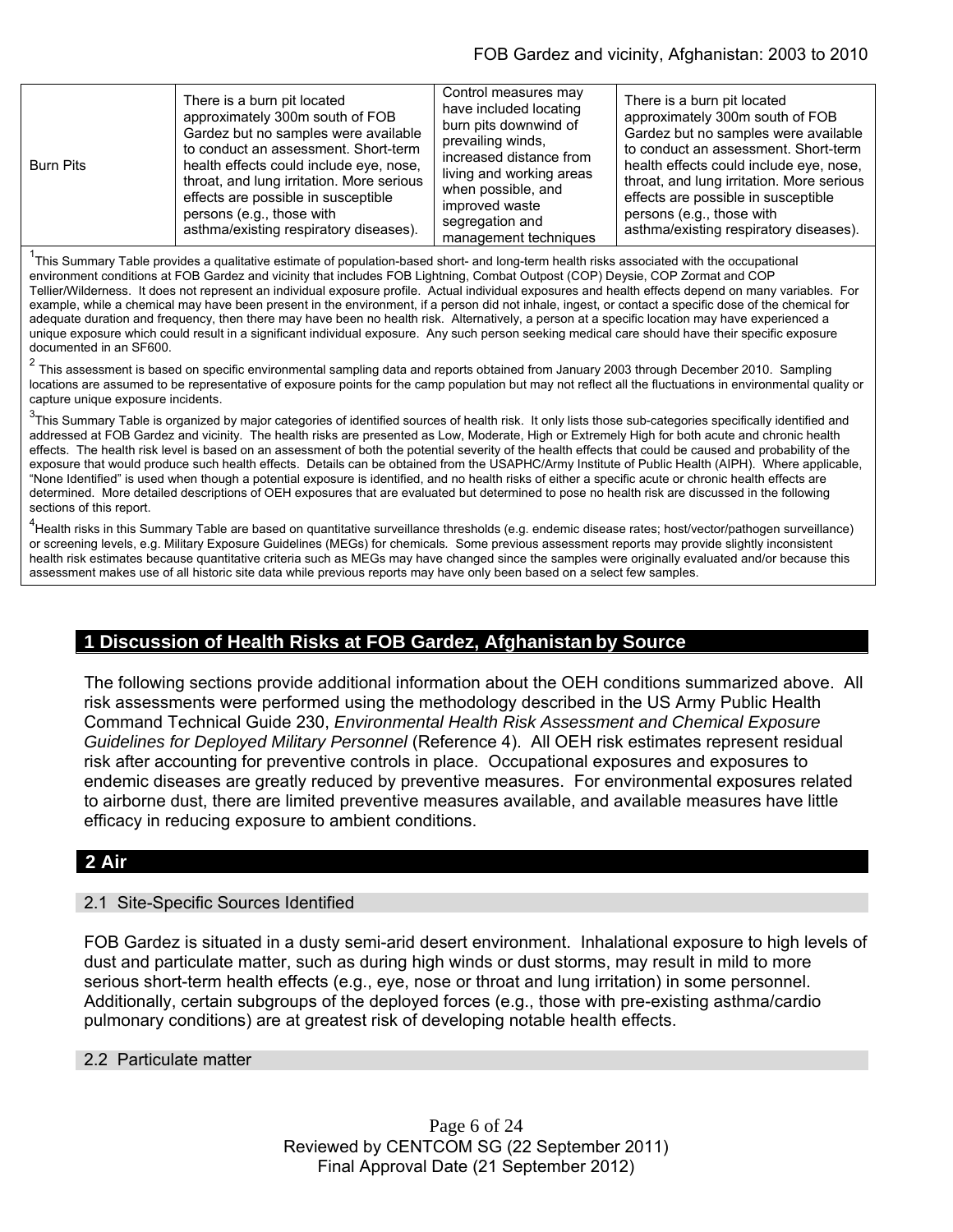Particulate matter (PM) is a complex mixture of extremely small particles suspended in the air. The PM includes solid particles and liquid droplets emitted directly into the air by sources such as: power plants, motor vehicles, aircraft, generators, construction activities, fires, and natural windblown dust. The PM can include sand, soil, metals, volatile organic compounds (VOC), allergens, and other compounds such as nitrates or sulfates that are formed by condensation or transformation of combustion exhaust. The PM composition and particle size vary considerably depending on the source. Generally, PM of health concern is divided into two fractions:  $PM_{10}$ , which includes coarse particles with a diameter of 10 micrometers or less, and fine particles less than 2.5 micrometers ( $PM<sub>2.5</sub>$ ), which can reach the deepest regions of the lungs when inhaled. Exposure to excessive PM is linked to a variety of potential health effects.

2.3 Particulate matter, less than 10 micrometers ( $PM_{10}$ )

2.3.1 Exposure Guidelines:

Short Term (24-hour) PM<sub>10</sub> (micrograms per cubic Long-term PM<sub>10</sub> MEG ( $\mu$ g/m<sup>3</sup>): meter, μg/m<sup>3</sup>):

- 
- Negligible MEG = 250 **•** Not defined and not available.
- $\bullet$  Marginal MEG = 420 Critical MEG = 600

2.3.2 Sample data/Notes:

FOB Gardez: A total of 7 valid PM<sub>10</sub> air samples were collected from 2006 to 2008. The range of 24hour PM<sub>10</sub> concentrations was 17 μg/m<sup>3</sup> – 195 μg/m<sup>3</sup> with an average concentration of 83 μg/m<sup>3</sup>.

FOB Lightning: A total of 18 valid PM<sub>10</sub> air samples were collected from 2006 to 2008. The range of 24hour PM<sub>10</sub> concentrations was 55 μg/m<sup>3</sup> – 268 μg/m<sup>3</sup> with an average concentration of 116 μg/m<sup>3</sup>.

COP Zormat: A total of 1 valid PM<sub>10</sub> air sample was collected in 2009 with a concentration of 49  $\mu$ g/m<sup>3</sup>.

COP Tellier/Wilderness: A total of 1 valid  $PM_{10}$  air sample was collected in 2007 with a concentration of 39 μg/m<sup>3</sup>.

2.3.3 Short-term health risks:

**Not Evaluated.** A risk assessment was not performed due to the limited data that was available. Only one sample was above the short-term negligible MEG.

# 2.3.4 Long-term health risk:

**Not Evaluated-no available health guidelines**. The U.S. Environmental Protection Agency (EPA) has retracted its long-term standard (national ambient air quality standards, NAAQS) for  $PM_{10}$  due to an inability to clearly link chronic health effects with chronic  $PM_{10}$  exposure levels.

# 2.4 Particulate Matter, less than 2.5 *micrometers* (PM<sub>2.5</sub>)

2.4.1 Exposure Guidelines:

Short Term (24-hour)  $PM_{2.5}$  ( $\mu$ g/m<sup>3</sup>):

): Long-term (1year)  $PM_{2.5}$  MEGs ( $\mu$ g/m<sup>3</sup>):

Negligible MEG = 65 Negligible MEG = 15

Page 7 of 24 Reviewed by CENTCOM SG (22 September 2011) Final Approval Date (21 September 2012)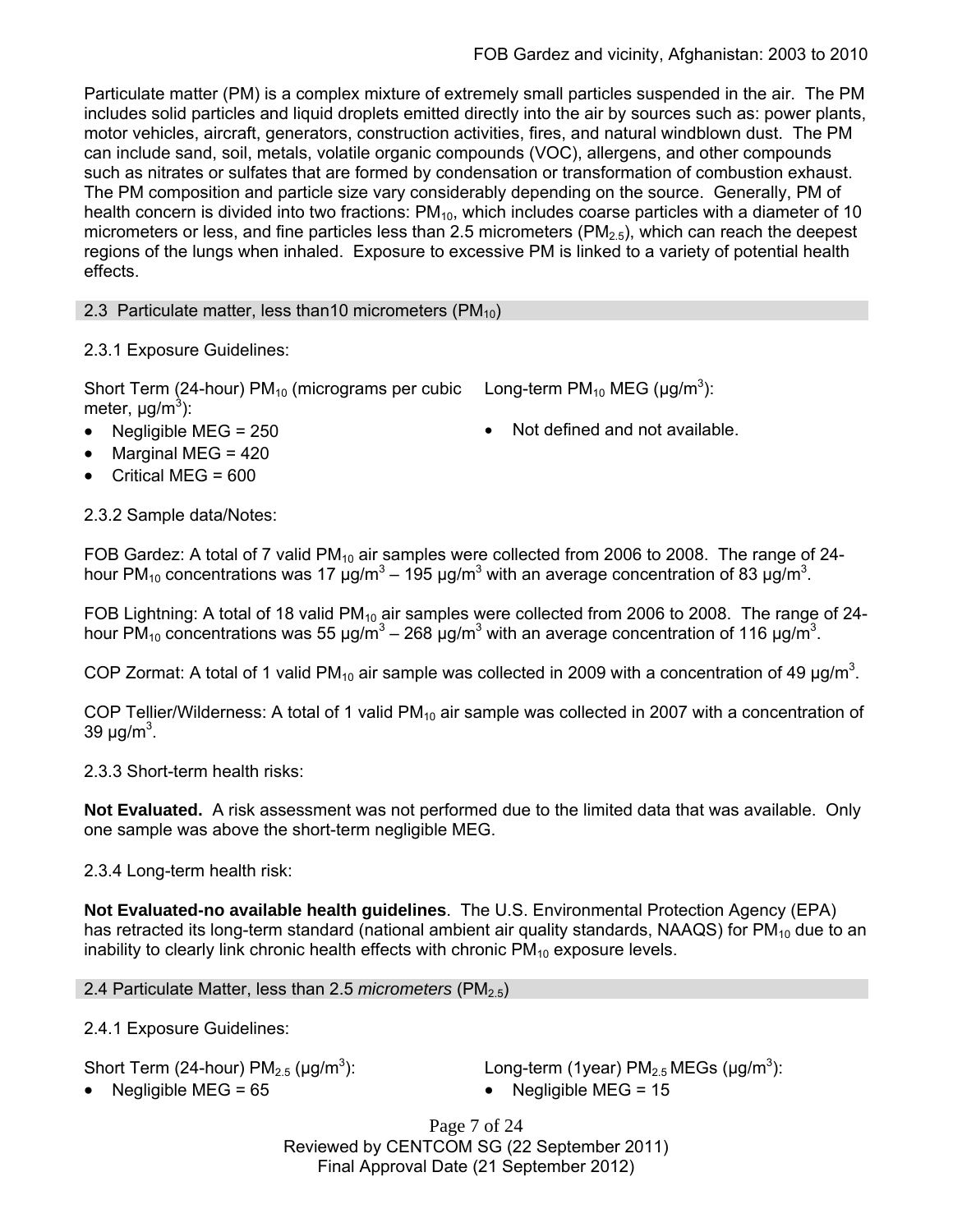- - Marginal MEG =  $250$   $\bullet$  Marginal MEG =  $65$
- Critical MEG = 500

2.4.2 Sample data/Notes:

FOB Gardez: A total of 7 valid  $PM<sub>2.5</sub>$  air samples were collected from 2006 to 2008. The range of 24hour PM<sub>2.5</sub> concentrations was 14 μg/m<sup>3</sup> – 40 μg/m<sup>3</sup> with an average concentration of 29 μg/m<sup>3</sup>.

FOB Lightning: A total of 1 valid  $PM_{10}$  air sample was collected in 2007 with a concentration of 140 μg/m $^3$ .

2.4.3 Short and long-term health risks:

**Not Evaluated**. A risk assessment was not performed due to the limited data that was available.

### 2.5 Airborne Metals

2.5.1 Sample data/Notes:

FOB Gardez: A total of 7 valid  $PM_{10}$  heavy metal air samples were collected from 2006 to 2008. Chromium and zinc were detected in one of the seven samples taken at FOB Gardez. The chromium concentration was below the 1-year negligible MEG. The sample analysis method results in any detected zinc compound being reported as total zinc metal rather than as individual compounds. For this assessment, it was assumed that zinc oxide is the most likely compound of zinc to exist in the air sample, therefore the 1-year negligible air MEG for zinc oxide was used to assess this exposure and the zinc concentration was below the MEG.

FOB Lightning: A total of 18 valid PM<sub>10</sub> heavy metal air samples were collected from 2006 to 2008. All 18 samples had no detected metals.

COP Zormat: A total of 1 valid  $PM_{10}$  heavy metal air sample was collected in 2009. There were no metals detected in the sample.

COP Tellier/Wilderness: A total of 1 valid PM<sub>10</sub> heavy metal air sample was collected in 2007. There was one detected metal in this sample, Manganese. This sample was below the 1 year negligible MEG for Manganese.

2.5.2 Short and long-term health risks:

### **None identified based on the available sampling data.**

2.6 Volatile Organic Compounds (VOC)

2.6.1 Sample data/Notes:

No samples for airborne organics were taken at FOB Gardez, FOB Lightning, COP Zormat, COP Tellier/Wilderness or COP Deysie.

2.6.3 Short and long-term health risks:

### **No data available for analysis**.

Page 8 of 24 Reviewed by CENTCOM SG (22 September 2011) Final Approval Date (21 September 2012)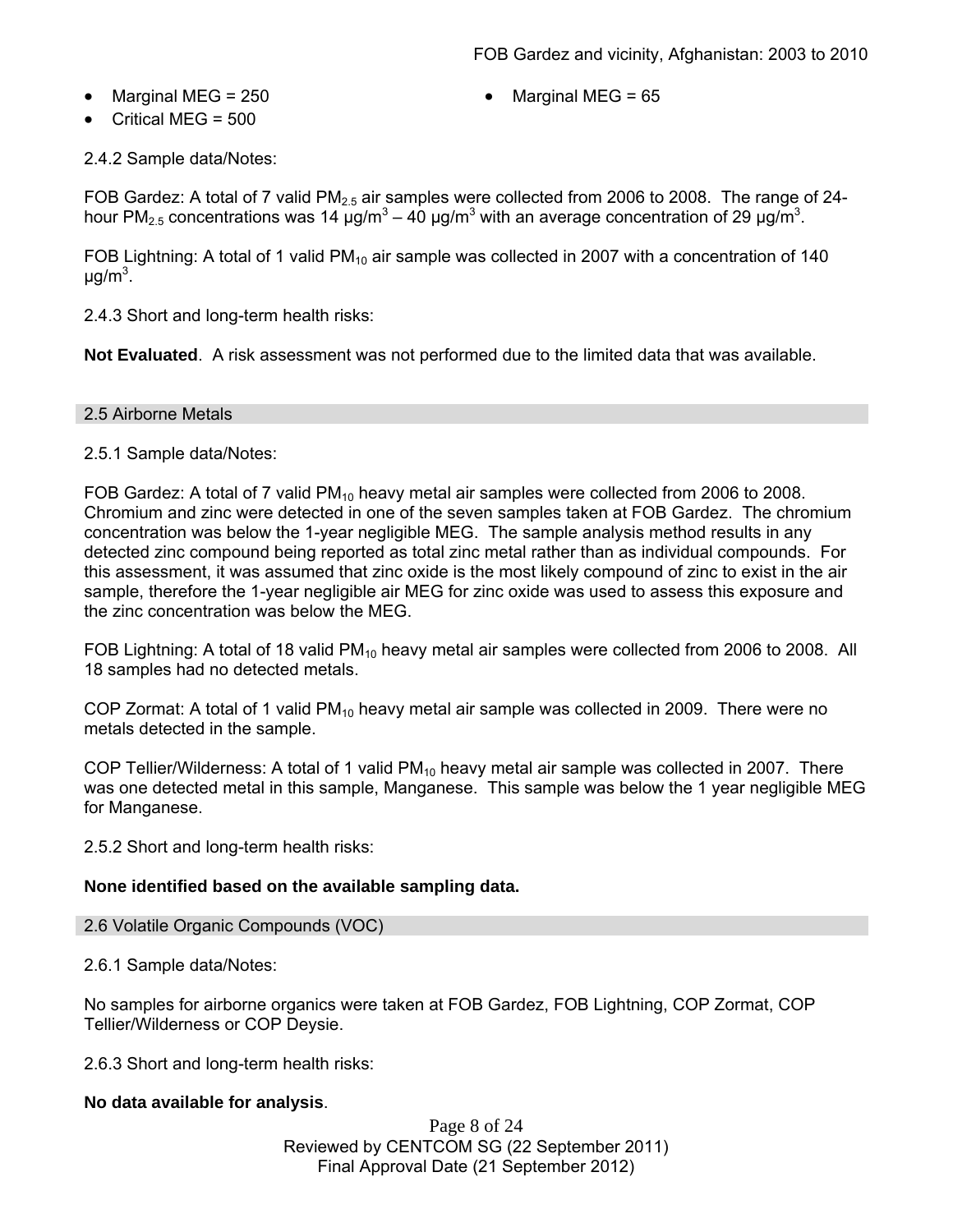## **3 Soil**

### 3.1 Site-Specific Sources Identified

3.2 Sample data/Notes:

A total of 30 valid surface soil samples were collected from 2003 to 2010, to assess OEH health risk to deployed personnel. The primary soil contamination exposure pathways are dermal contact and dust inhalation. Typical parameters analyzed for included semi volatile organic compounds (SVOCs), heavy metals, polychlorinated biphenyls (PCBs), pesticides, herbicides. If the contaminant was known or suspected, other parameters may have been analyzed for (i.e., total petroleum hydrocarbons (TPH) and polycyclic aromatic hydrocarbons (PAH) near fuel spills).

### *3.3 Short-term health risk:*

**Not an identified source of health risk**. Currently, sampling data for soil are not evaluated for short term (acute) health risks**.**

### *3.4 Long-term health risk:*

**None identified based on available sample data.** There was only one chemical, naphthalene, that had one detection above its 1-year negligible MEG. This sample was taken in 2007 at a fuel point. It was noted that the soil was saturated with fuel at the time of sampling; however, there was no documentation of a fuel spill or subsequent cleanup of this area.

## **4 Water**

In order to assess the health risk to U.S. personnel from exposure to water in theater, the USAPHC identified the most probable exposure pathways. These are based on the administrative information provided on the field data sheets submitted with the samples taken over the time period being evaluated. It is assumed that 100% of all U.S. personnel at FOB Gardez and vicinity will be directly exposed to treated and disinfected fresh bulk water, since this classification of water is primarily used for personal hygiene, showering, cooking, and for use at vehicle wash racks. Field data sheets indicate that bottled water is the only approved source of drinking water.

### 4.1 Drinking Water: Bottled or Packaged Water

### 4.1.1 Site-Specific Sources Identified

### 4.1.2 Sample data/Notes:

To assess the potential for adverse health effects to troops, the following assumptions were made about dose and duration: A conservative (protective) assumption was that personnel routinely ingested 15 L/day of bottled water for up to 365 days (1-year). It was further assumed that control measures were not used. A total of 1 valid bottled water samples were collected at FOB Gardez in 2006.

4.1.3 Short-term and long-term health risk:

**None identified based on available sample data.** All collected samples were below the short and long-term Negligible MEGs.

> Page 9 of 24 Reviewed by CENTCOM SG (22 September 2011) Final Approval Date (21 September 2012)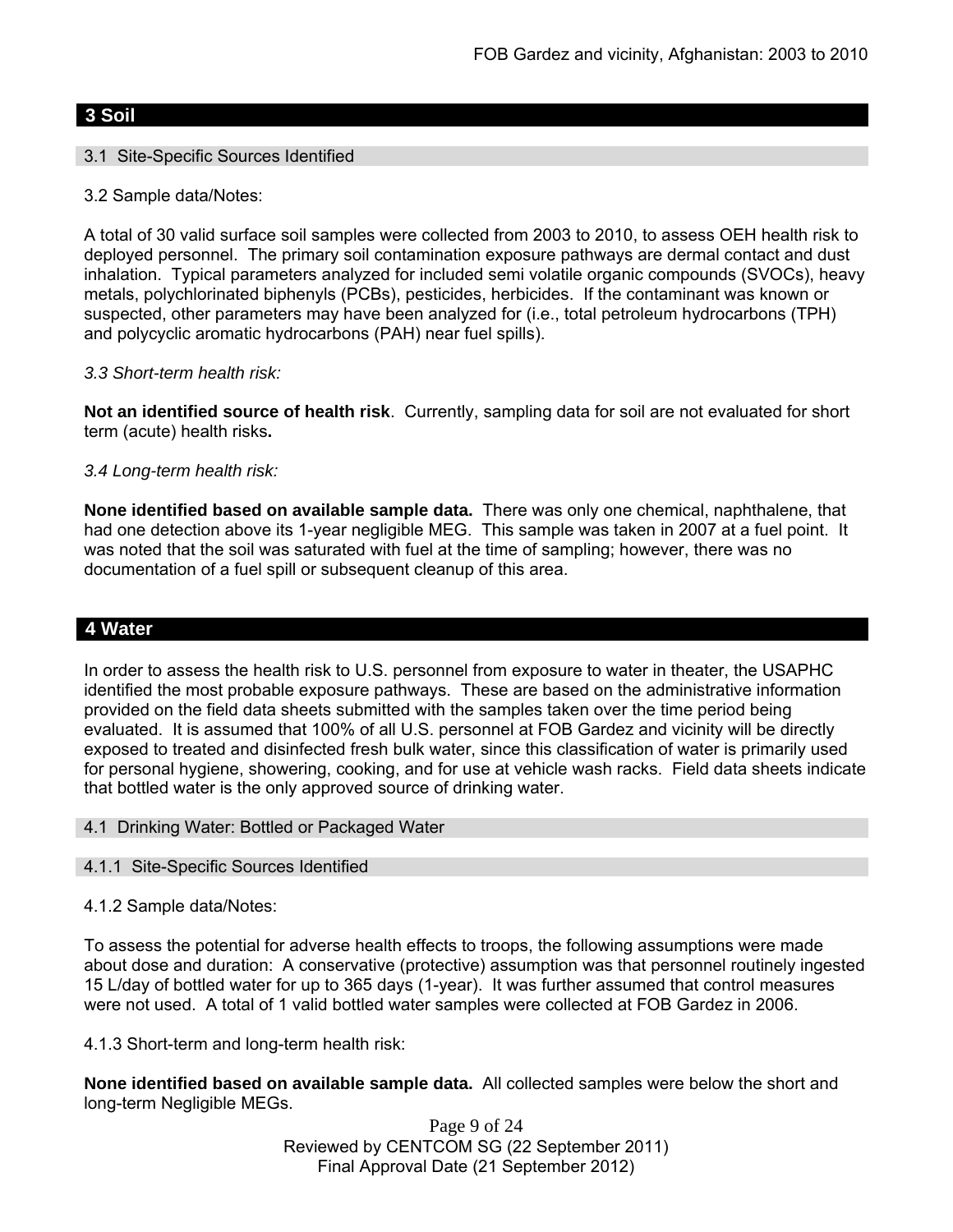### 4.2 Non-Drinking Water: Disinfected

#### 4.2.1 Site-Specific Sources Identified

Although the primary route of exposure for most microorganisms is ingestion of contaminated water, dermal exposure to some microorganisms, chemicals, and biologicals may also cause adverse health effects. Complete exposure pathways would include drinking, brushing teeth, personal hygiene, cooking, providing medical and dental care using a contaminated water supply or during dermal contact at vehicle or aircraft wash racks.

#### 4.2.2 Sample data/Notes:

To assess the potential for adverse health effects to troops the following assumptions were made about dose and duration: All U.S. personnel at this location were expected to remain at this site for approximately 1 year. A conservative (protective) assumption is that personnel routinely consumed less than 5L/day of non-drinking water for up to 365 days (1-year). It is further assumed that control measures and/or personal protective equipment were not used. A total of 43 disinfected bulk water and untreated water (Non-Drinking) samples from 2004 to 2010 were evaluated for this health risk assessment.

### 4.2.3 Short and long-term health risks:

**None identified based on available sample data.** Lead was the only detected chemical that had a sample value slightly greater than 2.5 times the 5L/day, 1-year negligible MEG, however the average concentration of all Lead samples does not exceed the 1-year negligible MEG.

# **5 Military Unique**

### 5.1 Chemical Biological, Radiological Nuclear (CBRN) Weapons

No specific hazard sources were documented in the Defense Occupational and Environmental Health Readiness System (DOEHRS), or the Military Exposure Surveillance Library (MESL) from January 2003 through December 2010 (References 1 and 5).

#### 5.2 Depleted Uranium (DU)

No specific hazard sources were documented in the DOEHRS, or MESL from January 2003 through December 2010 (References 1 and 5).

#### 5.3 Ionizing Radiation

No specific hazard sources were documented in the DOEHRS, or MESL from January 2003 through December 2010 (References 1 and 5).

#### 5.4 Non-Ionizing Radiation

No specific hazard sources were documented in the DOEHRS, or MESL from January 2003 through December 2010 (References 1 and 5).

> Page 10 of 24 Reviewed by CENTCOM SG (22 September 2011) Final Approval Date (21 September 2012)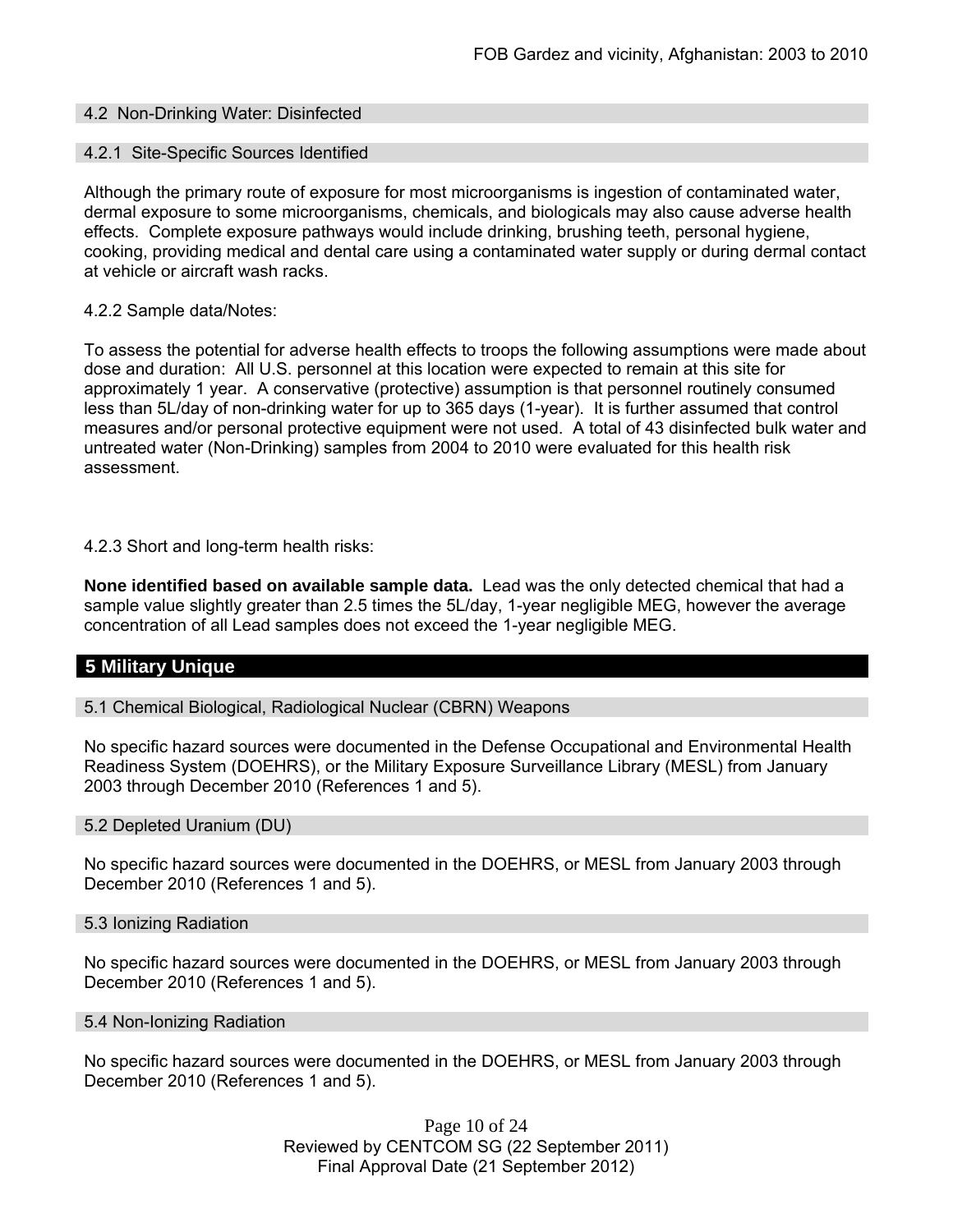# **6 Endemic Diseases**

This document lists the endemic diseases reported in the region, its specific health risks and severity and general health information about the diseases. CENTCOM Modification (MOD) 11 (Reference 6) lists deployment requirements, to include immunizations and chemoprophylaxis, in effect during the timeframe of this POEMS.

### 6.1 Foodborne and Waterborne Diseases

Food borne and waterborne diseases in the area are transmitted through the consumption of local food and water. Local unapproved food and water sources (including ice) are heavily contaminated with pathogenic bacteria, parasites, and viruses to which most U.S. Service Members have little or no natural immunity. Effective host nation disease surveillance does not exist within the country. Only a small fraction of diseases are identified or reported in host nation personnel. Diarrheal diseases are expected to temporarily incapacitate a very high percentage of U.S. personnel within days if local food, water, or ice is consumed. Hepatitis A and typhoid fever infections typically cause prolonged illness in a smaller percentage of unvaccinated personnel. Vaccinations are required for DoD personnel and contractors. In addition, although not specifically assessed in this document, significant outbreaks of viral gastroenteritis (e.g., norovirus) and food poisoning (e.g., *Bacillus cereus*, *Clostridium perfringens*, *Staphylococcus*) may occur. Key disease risks are summarized below:

Mitigation strategies were in place and included consuming food and water from approved sources, vaccinations (when available), frequent hand washing and general sanitation practices.

6.1.1 Diarrheal diseases (bacteriological)

**High, mitigated to Low**: Diarrheal diseases are expected to temporarily incapacitate a very high percentage of personnel (potentially over 50% per month) within days if local food, water, or ice is consumed. Field conditions (including lack of hand washing and primitive sanitation) may facilitate person-to-person spread and epidemics. Typically mild disease treated in outpatient setting; recovery and return to duty in less than 72 hours with appropriate therapy. A small proportion of infections may require greater than 72 hours limited duty, or hospitalization.

6.1.2 Hepatitis A, typhoid/paratyphoid fever, and diarrhea-protozoal

**High, mitigated to Low**: Unmitigated health risk to U.S. personnel is high year round for hepatitis A and typhoid/paratyphoid fever, and Moderate for diarrhea-protozoal. Mitigation was in place to reduce the risks to low. Hepatitis A, typhoid/paratyphoid fever, and diarrhea-protozoal disease may cause prolonged illness in a small percentage of personnel (less than 1% per month). Although much rarer, other potential diseases in this area that are also considered a Moderate risk include: hepatitis E, diarrhea-cholera, and brucellosis.

## *6.1.3 Short-term Health Risks:*

**Low**: The overall unmitigated short-term risk associated with food borne and waterborne diseases are considered High (bacterial diarrhea, hepatitis A, typhoid/paratyphoid fever) to Moderate (diarrheacholera, diarrhea-protozoal, brucellosis) to Low (hepatitis E) if local food or water is consumed. Preventive Medicine measures reduced the risk to Low. Confidence in the health risk estimate is high.

### *6.1.4 Long-term Health Risks:*

### **None identified based on available data.**

Page 11 of 24 Reviewed by CENTCOM SG (22 September 2011) Final Approval Date (21 September 2012)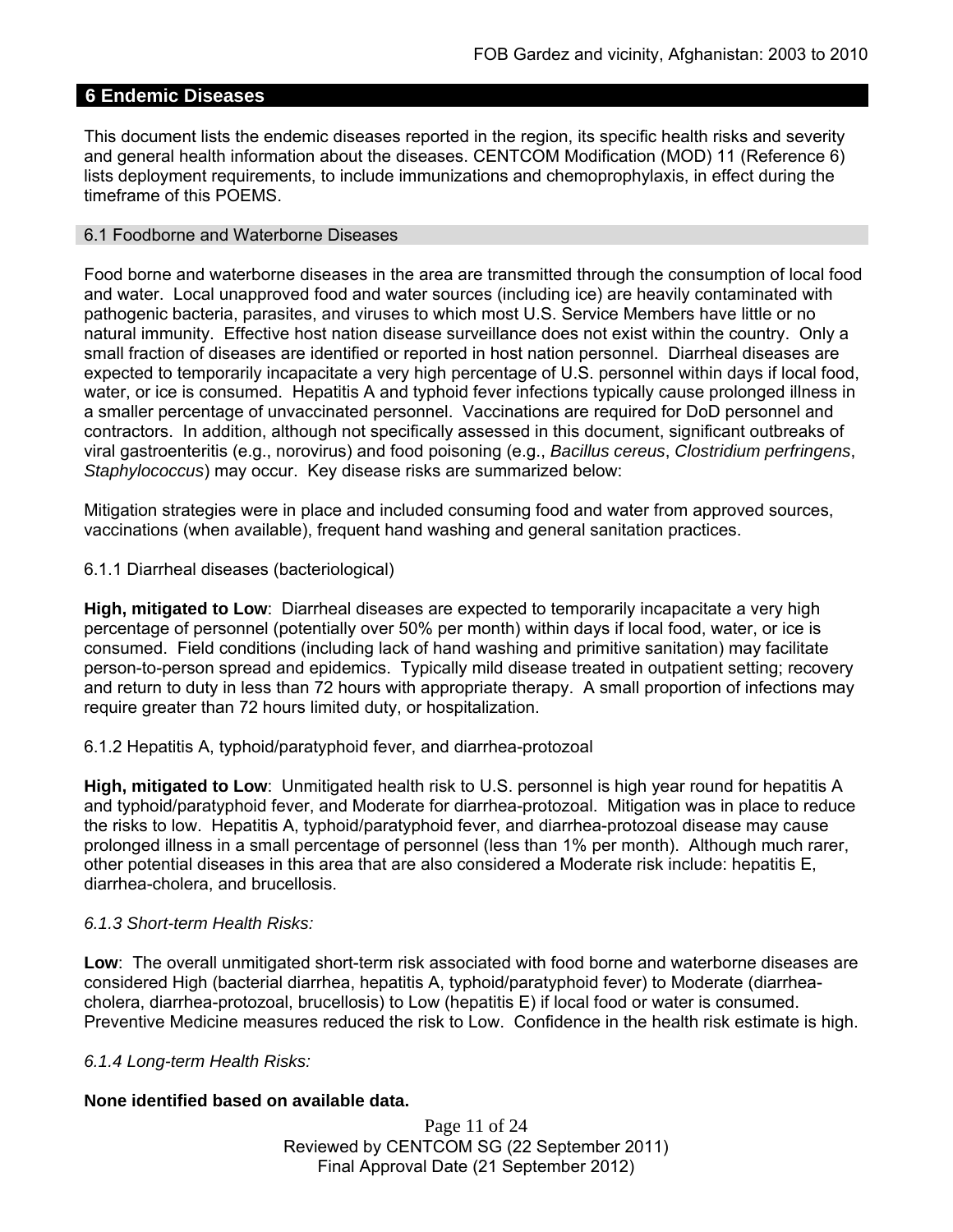#### 6.2 Arthropod Vector-Borne Diseases

During the warmer months, the climate and ecological habitat support populations of arthropod vectors, including mosquitoes, ticks, mites, and sandflies. Significant disease transmission is sustained countrywide, including urban areas. Malaria, the major vector-borne health risk in Afghanistan, is capable of debilitating a high percentage of personnel for up to a week or more. Mitigation strategies were in place and included proper wear of treated uniforms, application of repellent to exposed skin, and use of bed nets and chemoprophylaxis (when applicable). Additional methods included the use of pesticides, reduction of pest/breeding habitats, and engineering controls.

### *6.2.1 Malaria*

**High, mitigated to Low:** Potential unmitigated risk to U.S. personnel is High during warmer months (typically April through November) but reduced to low with mitigation measures. Malaria incidents are often associated with the presence of agriculture activity, including irrigation systems and standing water, which provide breeding habitats for vectors. A small number of cases may occur among personnel exposed to mosquito (Anopheles spp.) bites. Malaria incidents may cause debilitating febrile illness typically requiring 1 to 7 days of inpatient care, followed by return to duty. Severe cases may require intensive care or prolonged convalescence.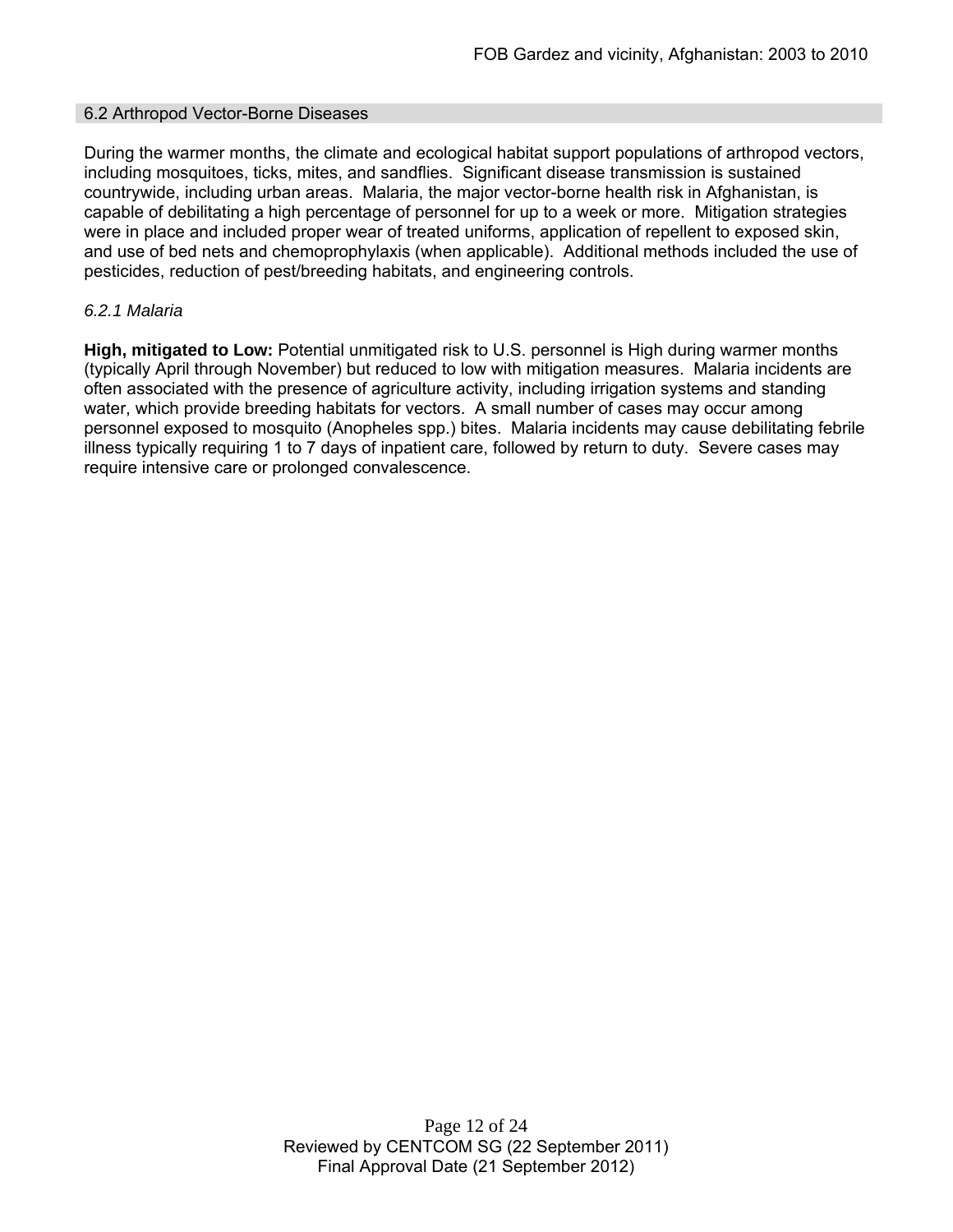## *6.2.2 Leishmaniasis*

**Moderate, mitigated to Low**: The disease risk is Moderate during the warmer months when sandflies are most prevalent, but reduced to low with mitigation measures. Leishmaniasis is transmitted by sand flies. There are two forms of the disease; cutaneous (acute form) and visceral (a more latent form of the disease). The leishmaniasis parasites may survive for years in infected individuals and this infection may go unrecognized by physicians in the U.S. when infections become symptomatic years later. Cutaneous infection is unlikely to be debilitating, though lesions may be disfiguring. Visceral leishmaniasis disease can cause severe febrile illness which typically requires hospitalization with convalescence over 7 days.

### *6.2.3 Crimean-Congo hemorrhagic fever*

**Moderate, mitigated to Low**: Unmitigated risk is moderate, but reduced to low with mitigation measures. Crimean-Congo hemorrhagic fever occurs in rare cases (less than 0.1% per month attack rate in indigenous personnel) and is transmitted by tick bites or occupational contact with blood or secretions from infected animals. The disease typically requires intensive care with fatality rates from 5% to 50%.

### *6.2.4 Sandfly fever*

**Moderate, mitigated to Low**: Sandfly fever has a Moderate risk with potential disease rates from 1% to 10% per month under worst case conditions. Mitigation measures reduced the risk to low. The disease is transmitted by sandflies and occurs more commonly in children though adults are still at risk. Sandfly fever disease typically resulted in debilitating febrile illness requiring 1 to 7 days of supportive care followed by return to duty.

### *6.2.5 Plague*

**Low:** Potential health risk to U.S. personnel is Low year round. Bubonic plague typically occurred as sporadic cases among people who come in contact with wild rodents and their fleas during work, hunting, or camping activities. Outbreaks of human plague are rare and typically occur in crowded urban settings associated with large increases in infected commensal rats (*Rattus rattus*) and their flea populations. Some untreated cases of bubonic plague may develop into secondary pneumonic plague. Respiratory transmission of pneumonic plague is rare but has the potential to cause significant outbreaks. Close contact is usually required for transmission. In situations where respiratory transmission of plague is suspected, weaponized agent must be considered. Extremely rare cases (less than 0.01% per month attack rate) could occur. Incidence could result in potentially severe illness which may require more than 7 days of hospitalization and convalescence.

## *6.2.6 Typhus-miteborne (scrub typhus)*

**Moderate, mitigated to Low:** Potential health risk to U.S. personnel is Moderate during warmer months (typically March through November) when vector activity is highest. Mitigation measures reduced the risk to low. Mite-borne typhus is a significant cause of febrile illness in local populations with rural exposures in areas where the disease is endemic. Large outbreaks have occurred when non-indigenous personnel such as military forces enter areas with established local transmission. The disease is transmitted by the larval stage of trombiculid mites (chiggers), which are typically found in areas of grassy or scrubby vegetation, often in areas which have undergone clearing and regrowth. Habitats may include sandy beaches, mountain deserts, cultivated rice fields, and rain forests. Although data are insufficient to assess potential disease rates, attack rates can be very high (over 50%) in groups of personnel exposed to heavily infected "mite islands" in focal areas. The disease can

> Page 13 of 24 Reviewed by CENTCOM SG (22 September 2011) Final Approval Date (21 September 2012)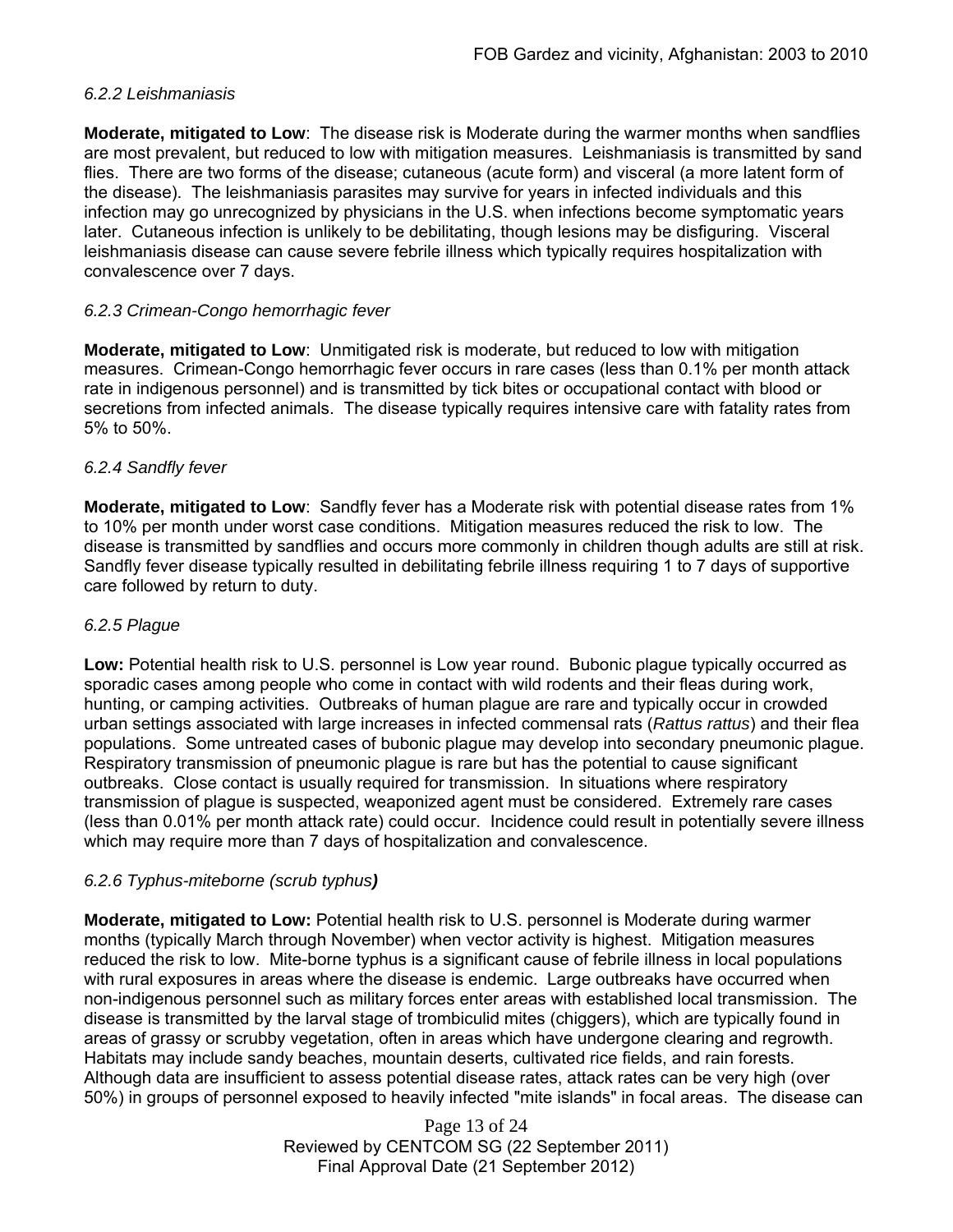cause debilitating febrile illness typically requiring 1 to 7 days of inpatient care, followed by return to duty.

### *6.2.7 West Nile fever*

**Low**: West Nile fever is present. The disease is maintained by the bird population and transmitted to humans via mosquito vector. Typically, infections in young, healthy adults were asymptomatic although fever, headache, tiredness, body aches (occasionally with a skin rash on trunk of body), and swollen lymph glands can occurred. This disease is associated with a low risk estimate.

### *6.2.9 Short -term health risks:*

**Low:** The unmitigated health risk estimate is High for malaria (infection rate of less than 1% per month), Moderate for leishmaniasis-cutaneous (acute), Crimean-Congo hemorrhagic fever, sandfly fever, typhus-miteborne; and Low for, the plague and West Nile fever. Health risk is reduced to low by proper wear of the uniform, application of repellent to exposed skin, and appropriate chemoprophylaxis. Confidence in health risk estimate was high.

### *6.2.10 Long-term health risks:*

**Low:** The unmitigated risk is moderate for leishmaniasis-visceral (chronic). Risk is reduced to Low by proper wear of the uniform and application of repellent to exposed skin. Confidence in the risk estimate is high.

### 6.3 Water Contact Diseases

Operations or activities that involve extensive water contact may result in personnel being temporarily debilitated with leptospirosis in some locations. Leptospirosis health risk typically increases during flooding. In addition, although not specifically assessed in this document, bodies of surface water are likely to be contaminated with human and animal waste. Activities such as wading or swimming may result in exposures to enteric diseases such as diarrhea and hepatitis via incidental ingestion of water. Prolonged water contact also may lead to the development of a variety of potentially debilitating skin conditions such as bacterial or fungal dermatitis. Mitigation strategies were in place and included avoiding water contact and recreational water activities, proper wear of uniform (especially footwear), and protective coverings for cuts/abraded skin.

## *6.3.1 Leptospirosis*

**Moderate, mitigated to Low**: Human infections occur seasonally (typically April through November) through exposure to water or soil contaminated by infected animals and is associated with wading, and swimming in contaminated, untreated open water. The occurrence of flooding after heavy rainfall facilitates the spread of the organism because as water saturates the environment leptospirosis present in the soil passes directly into surface waters. Leptospirosis can enter the body through cut or abraded skin, mucous membranes, and conjunctivae. Infection may also occur from ingestion of contaminated water. The acute, generalized illness associated with infection may mimic other tropical diseases (for example, dengue fever, malaria, and typhus), and common symptoms include fever, chills, myalgia, nausea, diarrhea, cough, and conjunctival suffusion. Manifestations of severe disease can include jaundice, renal failure, hemorrhage, pneumonitis, and hemodynamic collapse. Recreational activities involving extensive water contact may result in personnel being temporarily debilitated with leptospirosis. Incidence could result in debilitating febrile illness typically requiring 1 to 7 days of inpatient care, followed by return to duty; some cases may require prolonged convalescence. This disease is associated with a Moderate health risk estimate.

> Page 14 of 24 Reviewed by CENTCOM SG (22 September 2011) Final Approval Date (21 September 2012)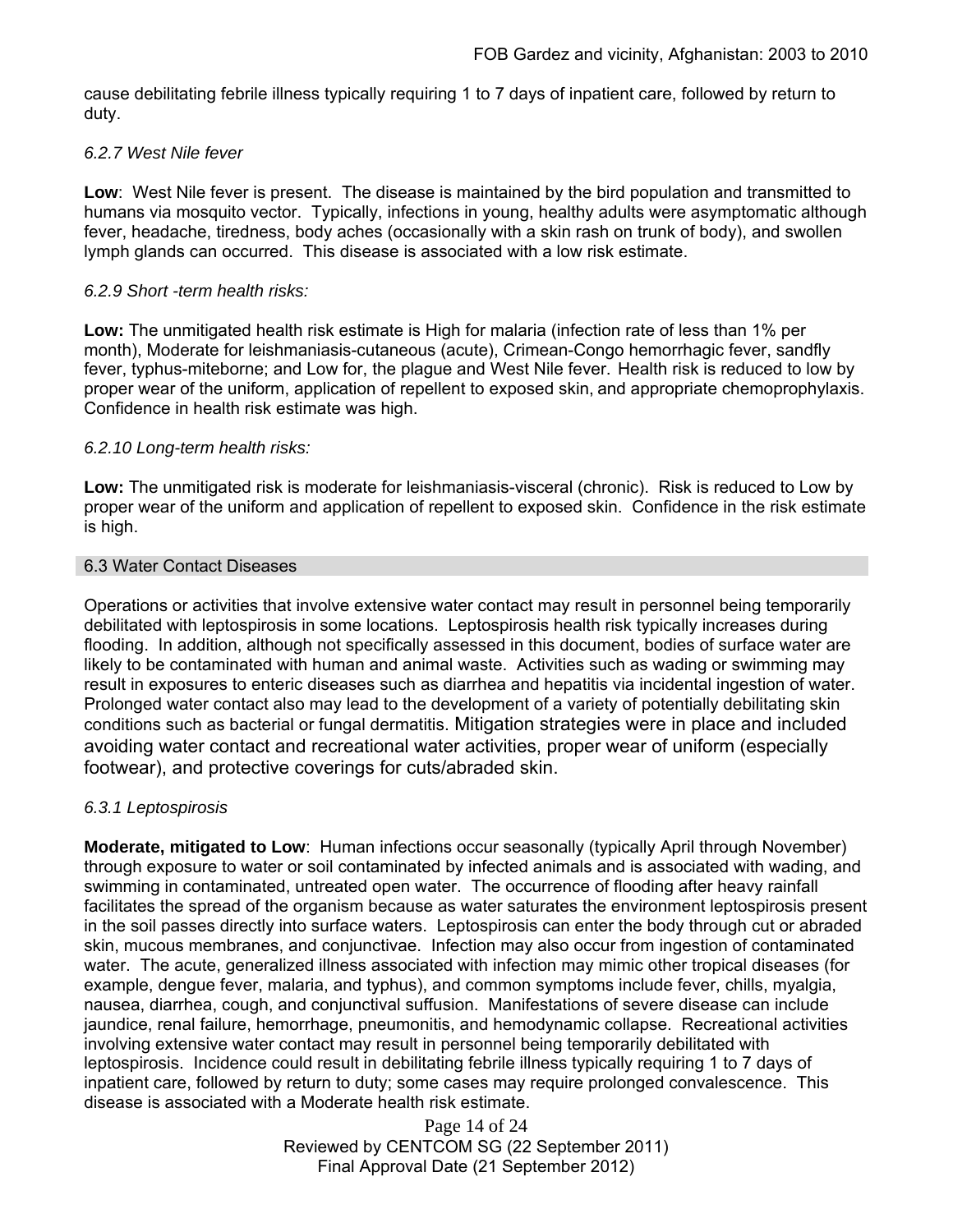### *6.3.2 Short-term health risks:*

**Low:** Unmitigated Health risk of leptospirosis is Moderate during warmer months. Mitigation measures reduce the risk to Low. Confidence in the health risk estimate is high.

### *6.3.3 Long-term health risks:*

### **None identified based on available data.**

### 6.4 Respiratory Diseases

Although not specifically assessed in this document, deployed U.S. forces may be exposed to a wide variety of common respiratory infections in the local population. These include influenza, pertussis, viral upper respiratory infections, viral and bacterial pneumonia, and others. The U.S. military populations living in close-quarter conditions are at risk for substantial person-to-person spread of respiratory pathogens. Influenza is of particular concern because of its ability to debilitate large numbers of unvaccinated personnel for several days. Mitigation strategies were in place and included routine medical screenings, vaccination, enforcing minimum space allocation in housing units, implementing head-to-toe sleeping in crowded housing units, implementation of proper personal protective equipment (PPE) when necessary for healthcare providers and detention facility personnel.

## *6.4.1 Tuberculosis (TB)*

**Moderate, mitigated to Low:** Potential health risk to U.S. personnel is Moderate, mitigated to Low, year round. Transmission typically requires close and prolonged contact with an active case of pulmonary or laryngeal TB, although it also can occur with more incidental contact. The Army Surgeon General has defined increased risk in deployed Soldiers as indoor exposure to locals or third country nationals of greater than one hour per week in a highly endemic active TB region. Additional mitigation included active case isolation in negative pressure rooms, where available.

### *6.4.2 Meningococcal meningitis*

**Low:** Meningococcal meningitis poses a Low risk and is transmitted from person to person through droplets of respiratory or throat secretions. Close and prolonged contact facilitates the spread of this disease. Meningococcal meningitis is potentially a very severe disease typically requiring intensive care; fatalities may occur in 5-15% of cases.

### *6.4.3 Short-term health risks:*

**Low:** Moderate (TB) to Low (for meningococcal meningitis). Overall risk was reduced to Low with mitigation measures. Confidence in the health risk estimate is high.

### *6.4.4 Long-term health risks:*

**None identified based on available data.** Tuberculosis is evaluated as part of the post deployment health assessment (PDHA). A TB skin test is required post-deployment if potentially exposed and is based upon individual service policies.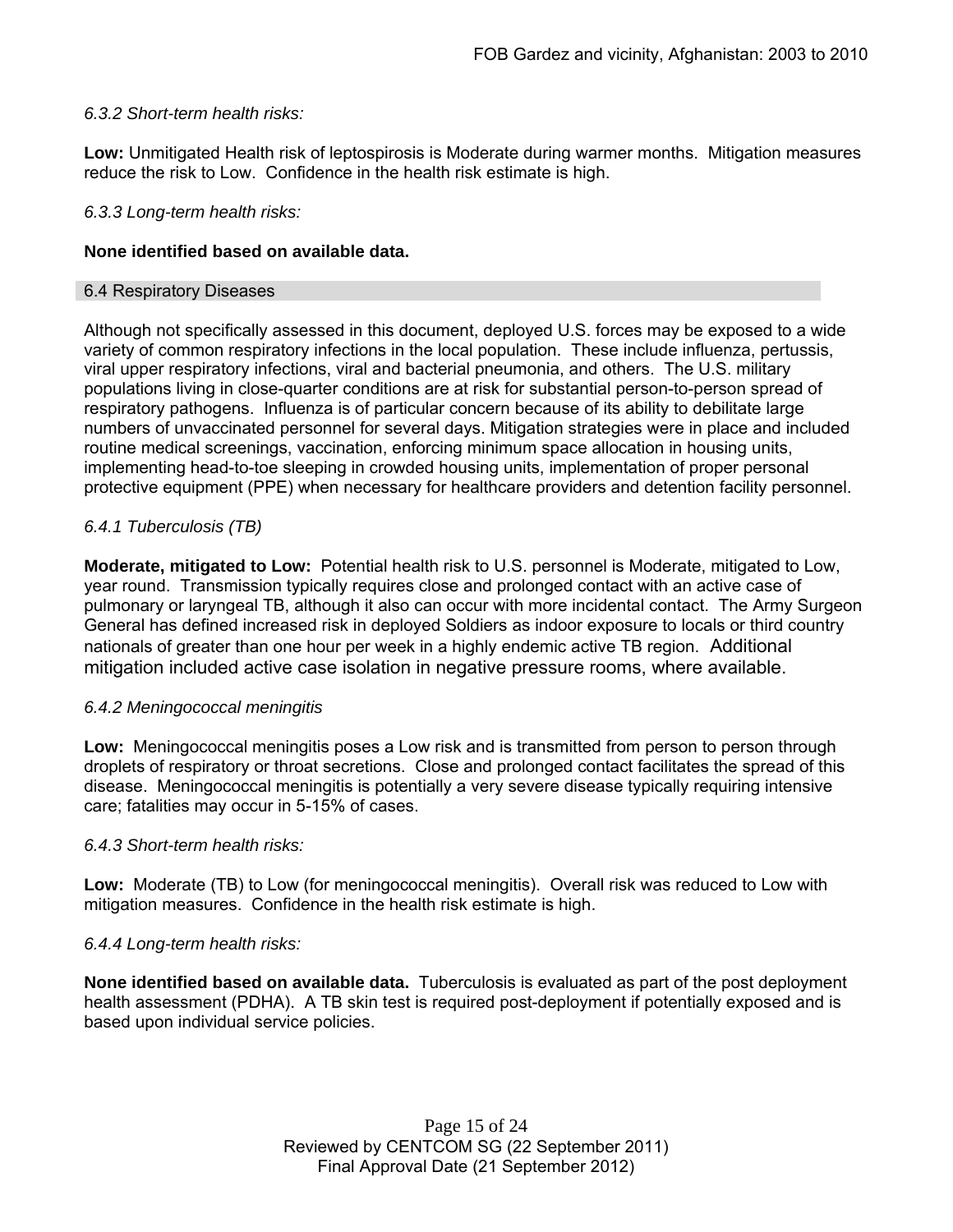### 6.5 Animal-Contact Diseases

## *6.5.1 Rabies*

**Moderate, mitigated to Low:** Rabies posed a year-round moderate risk. Occurrence in local animals was well above U.S. levels due to the lack of organized control programs. Dogs are the primary reservoir of rabies in Afghanistan, and a frequent source of human exposure. Rabies is transmitted by exposure to the virus-laden saliva of an infected animal, typically through bites, but could occur from scratches contaminated with the saliva. A U.S. Army Soldier stationed in Afghanistan died of rabies on 31 August 2011 (Reference 7). Laboratory results indicated the Soldier was infected from contact with a dog while deployed. Although the vast majority (>99%) of persons who develop rabies disease will do so within a year after a risk exposure, there have been rare reports of individuals presenting with rabies disease up to six years or more after their last known risk exposure. Mitigation strategies included command emphasis of CENTCOM GO 1B, reduction of animal habitats, active pest management programs, and timely treatment of feral animal scratches/bites.

### *6.5.2 Anthrax*

**Low:** Anthrax cases are rare in indigenous personnel, and pose a Low risk to U.S. personnel. Anthrax is a naturally occurring infection; cutaneous anthrax is transmitted by direct contact with infected animals or carcasses, including hides. Eating undercooked infected meat may result in contracting gastrointestinal anthrax. Pulmonary anthrax is contracted through inhalation of spores and is extremely rare. Mitigation measures included consuming approved food sources, proper food preparation and cooking temperatures, avoidance of animals and farms, dust abatement when working in these areas, vaccinations, and proper PPE for personnel working with animals.

### *6.5.3 Q-Fever*

**Moderate, mitigated to Low:** Potential health risk to U.S. personnel is Moderate, but mitigated to Low, year round. Rare cases are possible among personnel exposed to aerosols from infected animals, with clusters of cases possible in some situations. Significant outbreaks (affecting 1-50%) can occur in personnel with heavy exposure to barnyards or other areas where animals are kept. Unpasteurized milk may also transmit infection. The primary route of exposure is respiratory, with an infectious dose as low as a single organism. Incidence could result in debilitating febrile illness, sometimes presenting as pneumonia, typically requiring 1 to 7 days of inpatient care followed by return to duty. Mitigation strategies in place as listed in paragraph 6.5.2 except for vaccinations.

### *6.5.4 H5N1 avian influenza*

**Low:** Potential health risk to U.S. personnel is Low. Although H5N1 avian influenza (AI) is easily transmitted among birds, bird-to-human transmission is extremely inefficient. Human-to-human transmission appears to be exceedingly rare, even with relatively close contact. Extremely rare cases (less than 0.01% per month attack rate) could occur. Incidence could result in very severe illness with fatality rate higher than 50 percent in symptomatic cases. Mitigation strategies included avoidance of birds/poultry and proper cooking temperatures for poultry products.

*6.5.5* Short-term health risks:

**Low:** The short-term unmitigated risk is Moderate for rabies, and Q-fever, to Low for anthrax, and H5N1 avian influenza. Mitigation measures reduced the overall risk to Low.Confidence in risk estimate is high.

> Page 16 of 24 Reviewed by CENTCOM SG (22 September 2011) Final Approval Date (21 September 2012)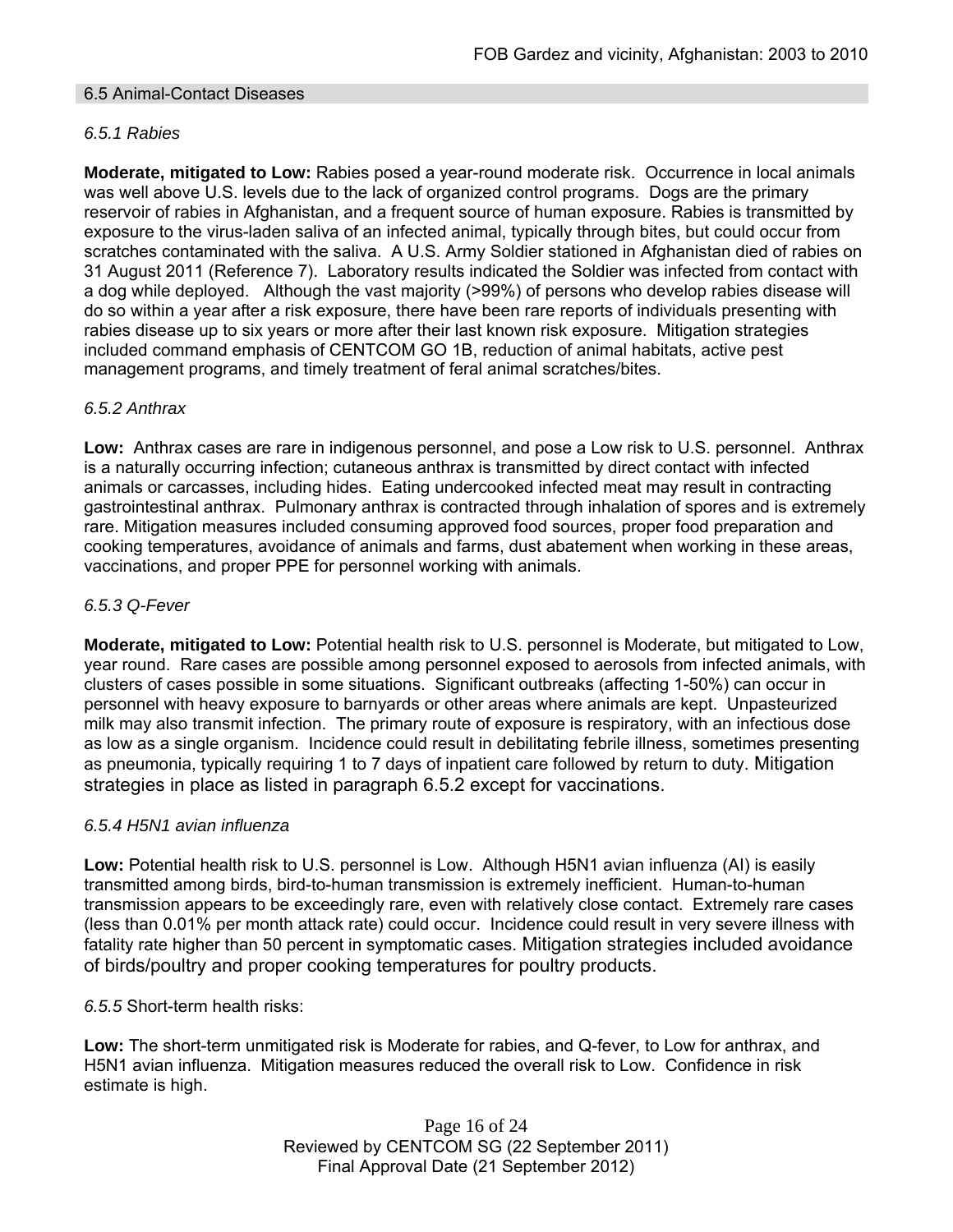6.5.6 Long-term health risks:

**Low:** A Low long term risk exists for rabies because, in rare cases, the incubation period for rabies can be several years.

### **7 Venomous Animal/Insect**

All information was taken directly from the Clinical Toxinology Resources web site from the University of Adelaide, Australia (Reference 8). The species listed below have home ranges that overlap the location of FOB Gardez and vicinity, and may present a health risk if they are encountered by personnel. See Section 9 for more information about pesticides and pest control measures.

### 7.1 Spiders

 *Latrodectus dahlia* (widow spider): Severe envenoming possible, potentially lethal. However, venom effects are mostly minor and even significant envenoming is unlikely to be lethal.

## 7.2 Scorpions

 *Androctonus afghanus*, *Androctonus amoreuxi* and *Androctonus baluchicus*: Severe envenoming possible, potentially lethal. Severe envenoming may produce direct or indirect cardio toxicity, with cardiac arrhythmias, cardiac failure. Hypovolaemic hypotension possible in severe cases due to fluid loss through vomiting and sweating.

 *Compsobuthus rugosulus, Compsobuthus tofti, Mesobuthus caucasicus, Mesobuthus eupeus, Mesobuthus macmahoni, Orthochirus afghanus, Orthochirus bicolor, Orthochirus Jalalabadensis, Orthochirus pallidus, Orthochirus samrchelsis* and *Orthochirus scrobiculosus*: There are a number of dangerous Buthid scorpions, but there are also some known to cause minimal effects only. Without clinical data it is unclear where these species fit within that spectrum.

 *Hottentotta alticola* and *Hottentotta saulcyi*: Moderate envenoming possible but unlikely to prove lethal. Stings by these scorpions are likely to cause only short lived local effects, such as pain, without systemic effects.

 *Scorpiops afghanus*: Mild envenoming only, not likely to prove lethal. Stings by these scorpions are likely to cause only short lived local effects, such as pain, without systemic effects.

## 7.3 Snakes

 *Boiga trigonata* (Common Cat Snake) and *Telescopus rhinopoma* (leopard viper): Unlikely to cause significant envenoming; Bites by these rear fanged Colubrid snakes are rarely reported. They are likely to cause minimal to moderate local effects and no systemic effects.

 *Echis sochureki* (Sochurek's saw-scaled viper) and *Gloydius halys* (Haly's Pit Viper): Severe envenoming possible, potentially lethal. Bites may cause moderate to severe coagulopathy and haemorrhagins causing extensive bleeding.

 *Hemorrhis ravergieri* (mountain racer) and *Psammophis lineolatus* (Teer snake): Unlikely to cause significant envenoming. Bites require symptomatic treatment only.

*Macrovipera lebetina obtuse* (Levantine Viper): Severe envenoming possible, potentially lethal.

Page 17 of 24 Reviewed by CENTCOM SG (22 September 2011) Final Approval Date (21 September 2012)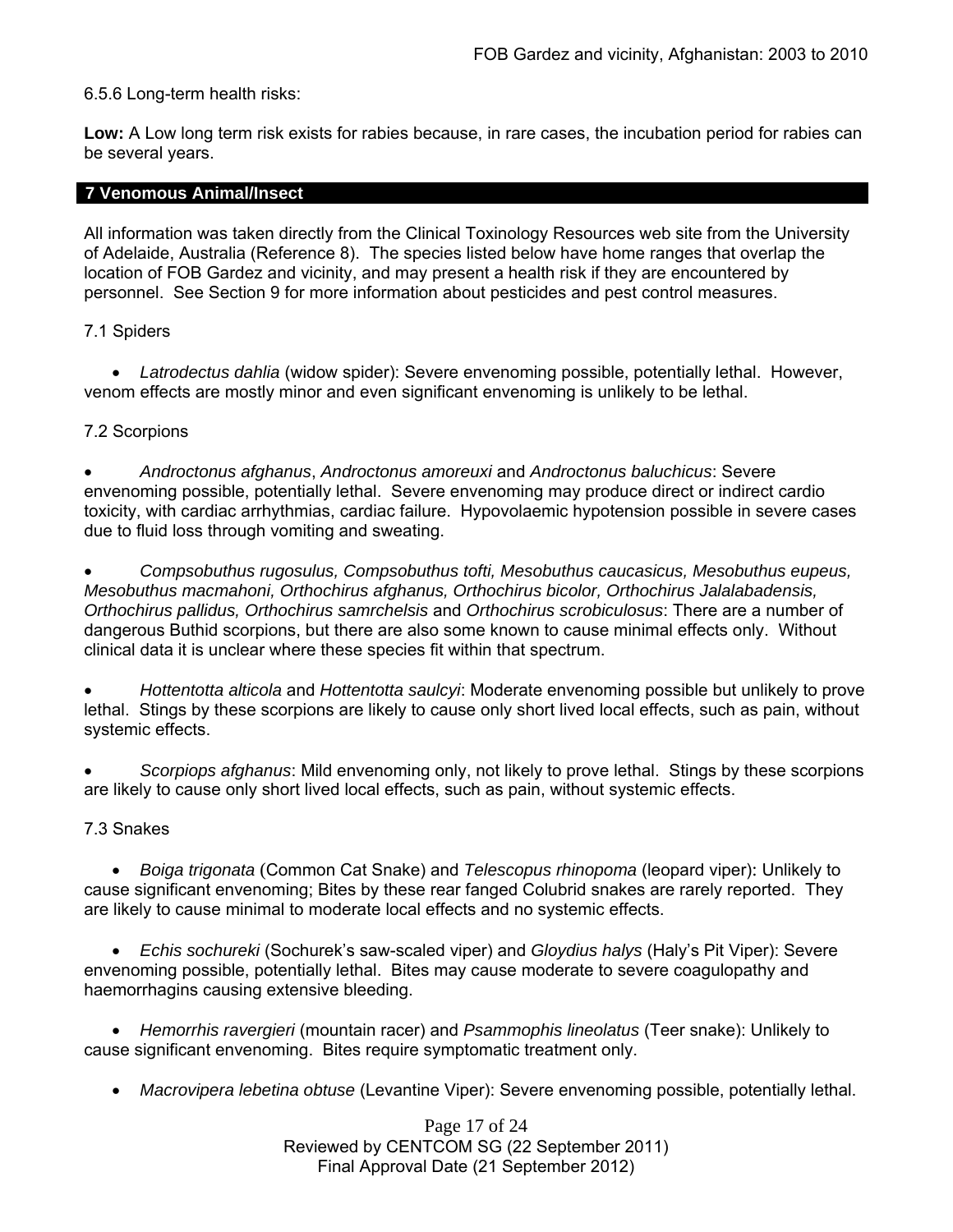Bites may cause mild to severe local effects, shock & coagulopathy.

 *Platyceps rhodorachis* (Jan's desert racer): Mild envenoming only, not likely to prove lethal. Requires symptomatic treatment only.

*7.4* Short-term health risk:

**Low:** If encountered, effects of venom vary with species from mild localized swelling (e.g. widow spider) to potentially lethal effects (e.g., Haly's Pit Viper). See effects of venom above. Mitigation strategies included avoiding contact, proper wear of uniform (especially footwear), and timely medical treatment. Confidence in the health risk estimate is low (Reference 4, Table 3-6).

7.5 Long-term health risk:

### **None identified.**

## **8 Heat/Cold Stress**

### 8.1 Heat

Summer (June - September) monthly mean daily maximum temperatures range from 77 °F to 85 degrees Fahrenheit (°F) with an average temperature of 68 °F based on historical climatological data from the U.S. Air Force Combat Climatology Center, 14<sup>th</sup> Weather Squadron. The health risk of heat stress/injury based on temperatures alone is Low (< 78 °F) from September – May and high (82- 87.9°F) from June – August. However, work intensity and clothing/equipment worn pose greater health risk of heat stress/injury than environmental factors alone (Reference 9). Managing risk of hot weather operations included monitoring work/rest periods, proper hydration, and taking individual risk factors (e.g., acclimation, weight, and physical conditioning) into consideration. Risk of heat stress/injury was reduced with preventive measures

8.1.1 Short-term health risk:

**Low to High, mitigated to Low:** The risk of heat injury was reduced to low through preventive measures such as work/rest cycles, proper hydration and nutrition, and monitoring Wet Bulb Globe Temperature (WBGT). Risk of heat injury in unacclimatized or susceptible populations (older, previous history of heat injury, poor physical condition, underlying medical/health conditions), and those under operational constraints (equipment, PPE, vehicles) is High from June – August and Low from September – May. Confidence in the health risk estimate is low (Reference 4, Table 3-6).

### 8.1.2 Long-term health risk:

**Low:** The long-term risk is Low. However, the risk may be greater for certain susceptible persons– those older (i.e., greater than 45 years), in lesser physical shape, or with underlying medical/health conditions. Long-term health implications from heat injuries are rare but may occur, especially from more serious injuries such as heat stroke. It is possible that high heat in conjunction with various chemical exposures may increase long-term health risks, though specific scientific evidence is not conclusive. Confidence in these risk estimates is medium (Reference 4, Table 3-6).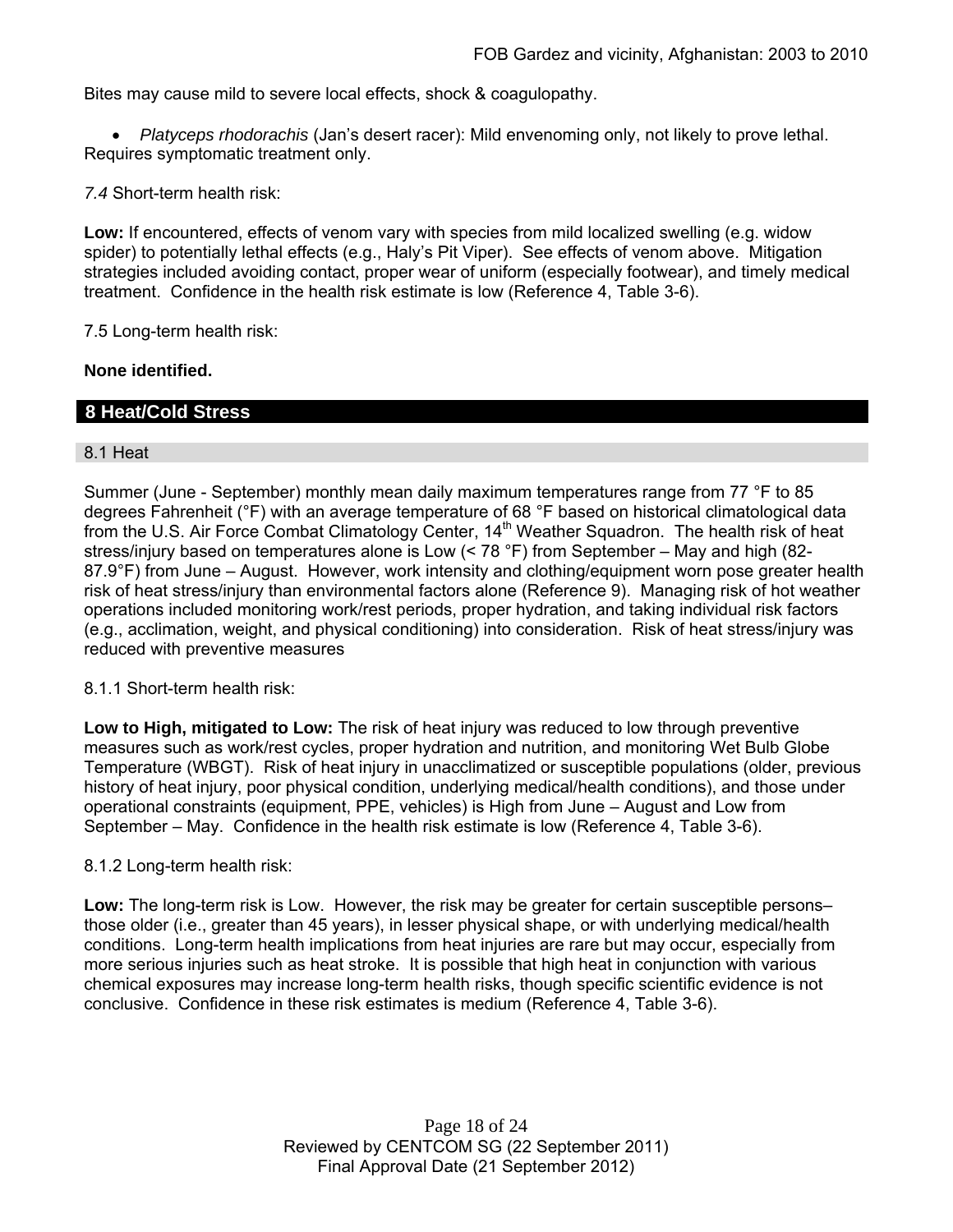### 8.2 Cold

## 8.2.1 Short-term health risks:

Winter (December - March) mean daily minimum temperatures range from 11 °F to 28 °F with an average temperature of 27 °F based on historical climatological data from the U.S. Air Force Combat Climatology Center, 14<sup>th</sup> Weather Squadron. Because even on warm days a significant drop in temperature after sunset by as much as 40 °F can occur, there is a risk of cold stress/injury from December – February. The risk assessment for Non-Freezing Cold Injuries (NFCI), such as chilblain, trench foot, and hypothermia, is Low based on historical temperature and precipitation data. Frostbite is unlikely to occur because temperatures rarely drop below freezing. However, personnel may encounter significantly lower temperatures during field operations at higher altitudes. As with heat stress/injuries, cold stress/injuries are largely dependent on operational and individual factors instead of environmental factors alone (Reference 9).

**Low:** The health risk of cold injury is Low. Confidence in the health risk estimate is medium.

8.1.2 Long-term health risk:

**Low:** The health risk of cold injury is Low. Confidence in the health risk estimate is high.

# **9 Noise**

9.1 Continuous

There were both commercial and tactical generators located on FOB Gardez. There was also an airfield on FOB Gardez that contributes to noise levels. Buildings and work sites within flight lines are exposed to flight noise. In 2007, it was noted that Soldiers were not exposed to noise levels in excess of 85 dBA on a routine basis or while in living areas. It was also reported in 2009, that engineering controls are in place and no generators are located in close proximity to any work or sleep areas and where necessary, appropriate signage and use of PPE is present.

No specific hazard sources documented in DOEHRS or DoD OEHS Portal for FOB Lightning, COP Deysie, COP Zormat or COP Tellier/Wilderness.

9.1.1 Short and long-term health risks:

**Low**: Due to limited data, confidence in this risk estimate is medium (Reference 4, Table 3-6)

### 9.2 Impulse

No specific hazard sources were documented in the DOEHRS, or MESL from January 2003 through December 2010 (References 1 and 5).

9.2.1 Short-term and Long-term health risks:

## **Not evaluated**.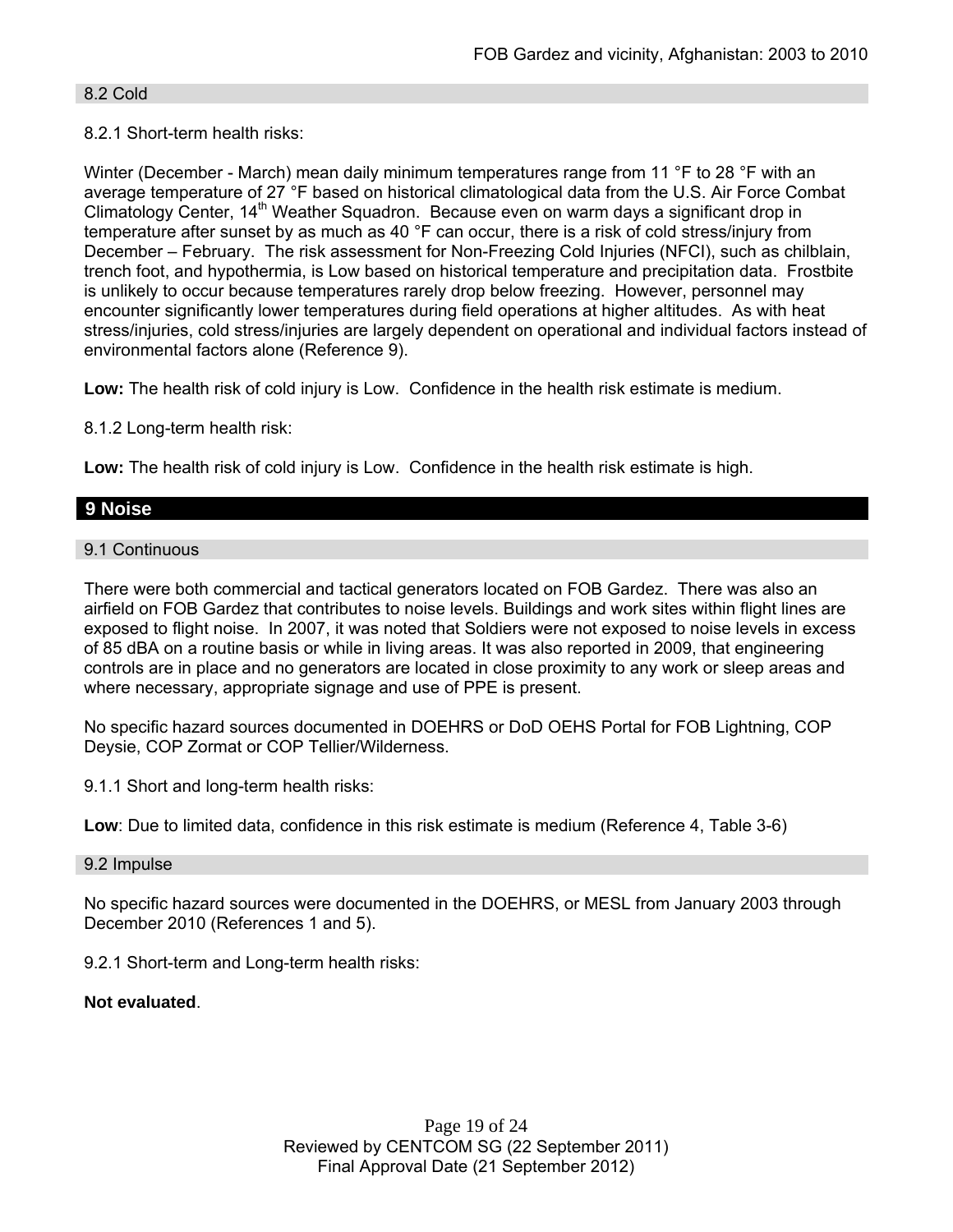# **10 Unique Incidents/Concerns**

#### 10.1 Potential environmental contamination sources

DoD personnel are exposed to various chemical, physical, ergonomic, and biological hazards in the course of performing their mission. These types of hazards depend on the mission of the unit and the operations and tasks which the personnel are required to perform to complete their mission. The health risk associated with these hazards depends on a number of elements including what materials are used, how long the exposure last, what is done to the material, the environment where the task or operation is performed, and what controls are used. The hazards can include exposures to heavy metal particulates (e.g. lead, cadmium, manganese, chromium, and iron oxide), solvents, fuels, oils, and gases (e.g. carbon monoxide, carbon dioxide, oxides of nitrogen, and oxides of sulfur). Most of these exposures occur when performing maintenance task such as painting, grinding, welding, engine repair, or movement through contaminated areas. Exposures to these occupational hazards can occur through inhalation (air), skin contact, or ingestion; however exposures through air are generally associated with the highest health risk.

### 10.2 Waste Sites/Waste Disposal

There was no hazardous waste storage on FOB Gardez; hazardous materials were collected at point of use and shipped off site. Solid waste was collected in trash receptacles and then transported by local nationals to a burn pit located approximately 300 meters southwest of FOB Gardez. Regulated medical waste was being shipped off site during 2009; there is no mention of how solid waste and medical waste were disposed of during other years. There was no specific information on waste sites/waste disposal for FOB Lightning, COP Deysie, COP Zormat or COP Tellier/Wilderness.

#### 10.3 Fuel/petroleum products/industrial chemical spills

FOB Gardez had a total JP8 storage capacity of 300,000 gallons located at the FARP (Forward Aviation Refuel Point). There are also six; 50,000-gallon bladders of JP8 and one 2,000-gallon bladder of automotive gasoline stored at the ground refuel point.

In August 2007, a 10,000-gallon generator fuel tank on FOB Gardez leaked JP8; the total amount of the spill was unknown. The leak occurred within ten meters of one of the wells located in the Pyrenees section of FOB Gardez. Personnel noticed a fuel smell when washing hands and showering over several months. One water sample was taken from the well supplying the showers and was found to contain 10 ppm of total BTEX (Benzene, Toluene, Ethyl Benzene, and Xylene) which is a constituent of fuel. A second well located approximately 250 feet from the leaking tank was also sampled and no trace of fuel was found. Personnel in the affected section of the FOB were instructed to take showers at other locations on the FOB. Use of the leaking fuel tank was stopped and the remaining fuel pumped out. Two generators located next to the tank were also removed. New piping from a second well to the affected section of the FOB was installed around the end of 2007(exact date is unknown). A water sample was taken from the aid station in March 2008, which was being supplied with water from a new well; no Benzene, Ethyl benzene or Toluene were detected. Eight soil samples taken from the fuel spill area in November 2007 had elevated levels of 1,3,5-Trimethylbenzene and Naphthalene. The soil was still saturated with fuel in March 2008 when four more soil samples were taken. In October 2008, a 10'x12 'x10' pit was excavated and the fuel-contaminated soil was remediated. Soil samples taken in 2009 after remediation did not have any PAHs, VOCs or SVOCs detected.

One soil sample was taken in 2006 from a reported fuel spill area at FOB Gardez. No documentation was found in regards to this sample during a search of the MESL or the Occupational and

> Page 20 of 24 Reviewed by CENTCOM SG (22 September 2011) Final Approval Date (21 September 2012)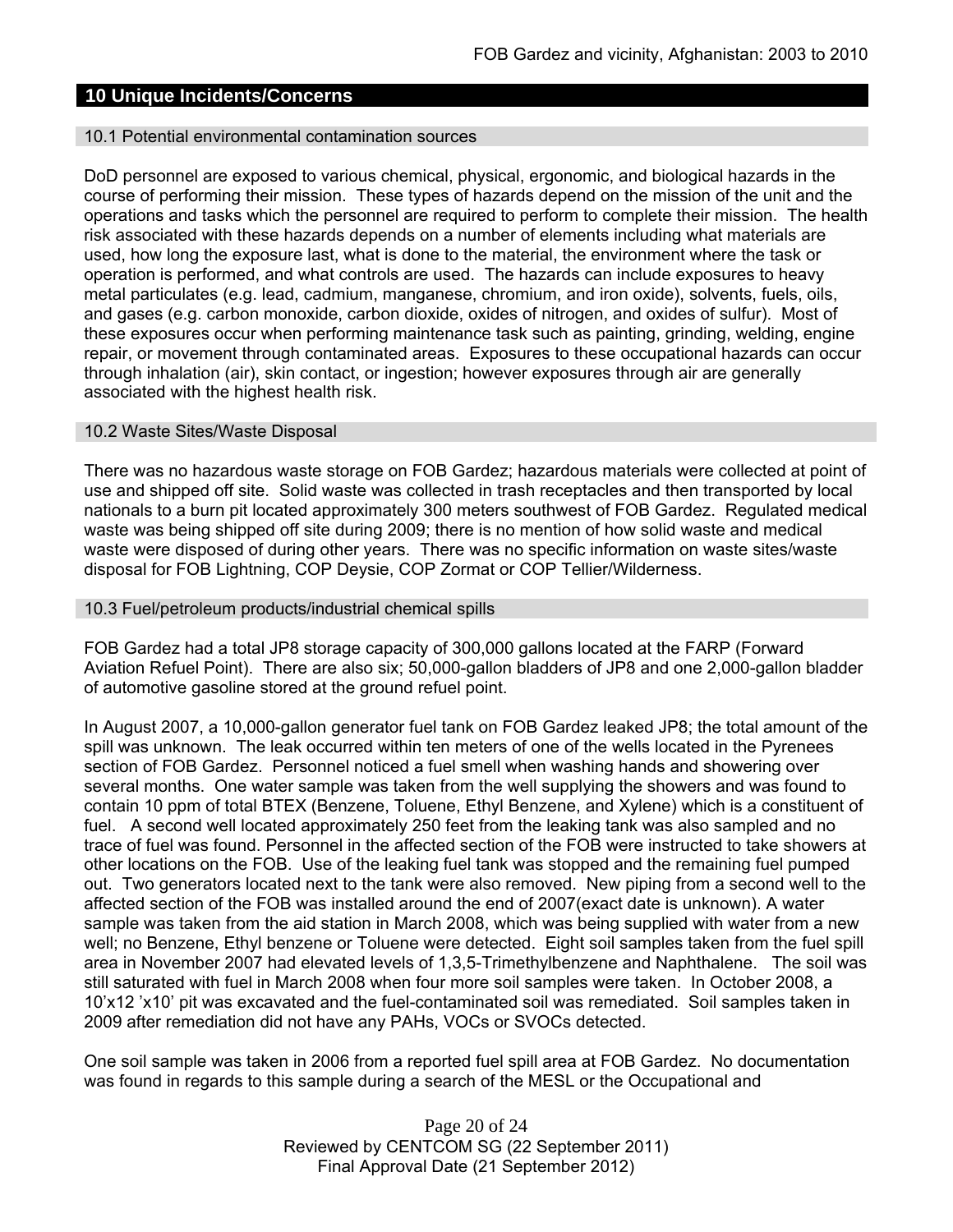Environmental Health Site Assessment (OEHSA) for FOB Gardez. There was only a short description in the sampling notes when the sample was taken.

No specific fuel/petroleum products/ industrial chemical spills were documented in DOEHRS or MESL for FOB Lightning, COP Deysie, COP Zormat or COP Tellier/Wilderness.

### 10.4 Pesticides/Pest Control:

The health risk of exposure to pesticide residues is considered within the framework of typical residential exposure scenarios, based on the types of equipment, techniques, and pesticide products that have been employed, such as enclosed bait stations for rodenticides, various handheld equipment for spot treatments of insecticides and herbicides, and a number of ready-to-use (RTU) methods such as aerosol cans and baits. The control of rodents required the majority of pest management inputs, with the acutely toxic rodenticides staged as solid formulation lethal baits placed in tamper-resistant bait stations indoors and outdoors throughout cantonment areas. Nuisance insects, including biting and stinging insects such as bees, wasps, and ants, also required significant pest management inputs. Use of pesticides targeting against these pests generally involved selection of compounds with low mammalian toxicity and short-term residual using pinpoint rather than broadcast application techniques. No specific hazard sources were documented in DOEHRS or MESL data portal. A total of 14 monthly pesticide application reports in the MESL data portal for FOB Gardez (August 2006 to May 2009) list the usage of pesticides on the site. For each pesticide product applied during this period, the EPA approved label has been archived, providing a framework how each pesticide handled and applied (see below).

### 10.4.1 Rodenticides

Brodifacoum and Bromadiolone were used to control rodents.

### 10.4.2 Insecticides

Insecticides used to control ants, bees, crickets, fleas, flies, lice, mosquitoes, spiders, termites, and wasps incude: hydramethylnon, nithiazine, fipronil, imidacloprid, d-trans allethrin, phenothrin, methomyl, beta-cyfluthrin, deltamethrin, permethrin, pyrethrins, piperonyl butoxide, methoprene, Bacillus thuringiensis var. israelensis and Boric Acid Dust.

### *10.4.3* Short-term and Long-term health risks

**Low:** Confidence in the health risk assessment is medium (Reference 4, Table 3-6).

### 10.5 Asbestos

No specific hazard sources were documented in the DOEHRS, or MESL from January 2003 through December 2010 (References 1 and 5).

### 10.6 Lead Based Paint

No specific hazard sources were documented in the DOEHRS, or MESL from January 2003 through December 2010 (References 1 and 5).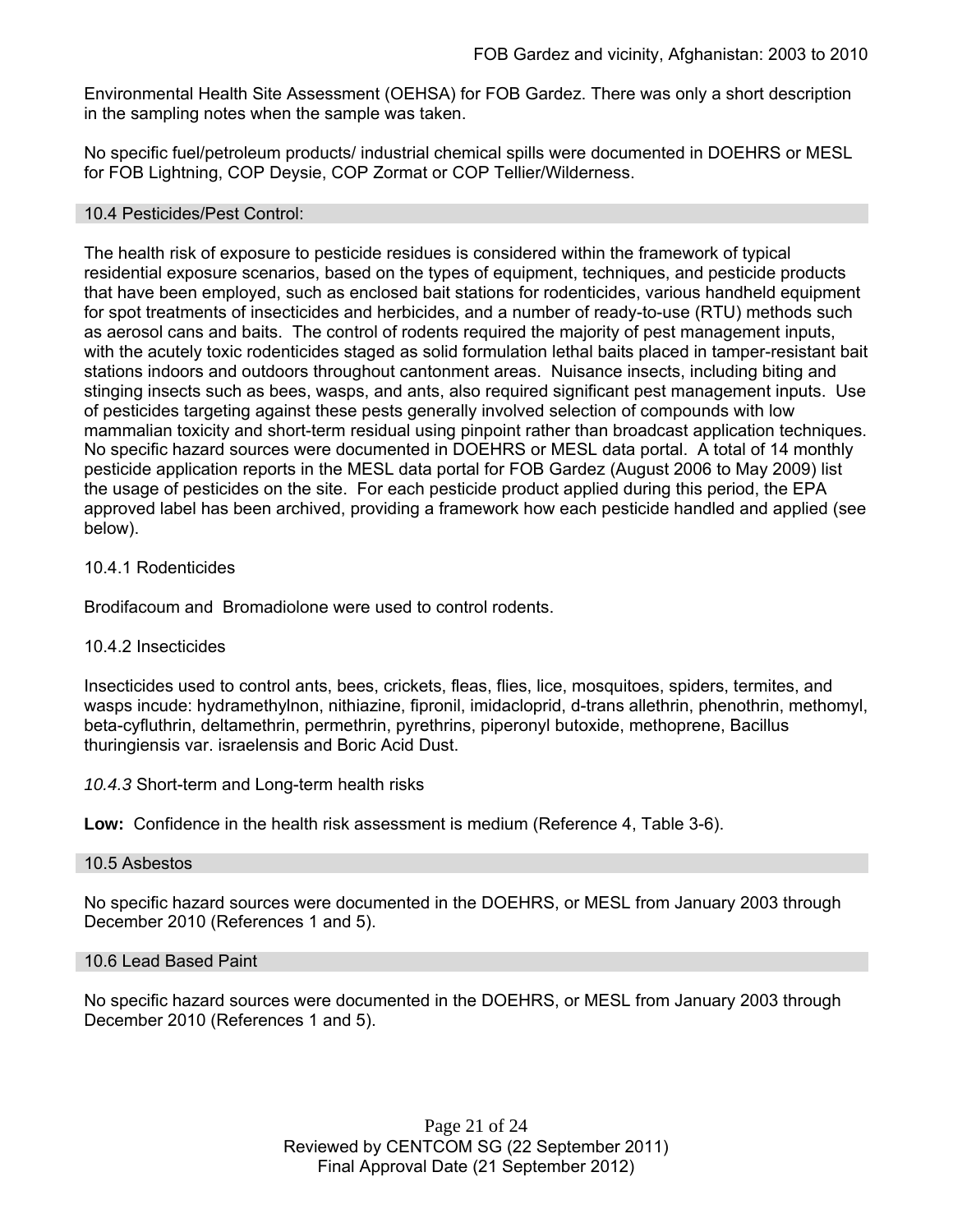### 10.7 Burn Pit

There is no burn pit located on FOB Gardez; however, there is one located approximately 300 meters south-southwest (off-site) of FOB Gardez. The prevailing wind direction is north-northwest, so the smoke from the burn pits typically blow away from FOB Gardez. Local nationals operate the burn pit while one US soldier is assigned to oversee the separating of garbage at the burn pit. There were no specific samples taken at or near the burn pit or the area of FOB Gardez closest to the burn pit. There was no specific information regarding burn pits at FOB Lightning, COP Deysie, COP Zormat or COP Tellier/Wilderness.

While not specific to FOB Gardez and vicinity, the consolidated epidemiological and environmental sampling and studies on burn pits that have been conducted as of the date of this publication have been unable to determine whether an association does or does not exist between exposures to emissions from the burn pits and long-term health effects (Reference 10). The Institute of Medicine committee's (Reference 10) review of the literature and the data suggests that service in Iraq or Afghanistan (i.e., a broader consideration of air pollution than exposure only to burn pit emissions) may be associated with long-term health effects, particularly in susceptible (e.g., those who have asthma) or highly exposed subpopulations, such as those who worked at the burn pit. Such health effects would be due mainly to high ambient concentrations of PM from both natural and anthropogenic sources, including military sources. If that broader exposure to air pollution turns out to be relevant, potentially related health effects of concern are respiratory and cardiovascular effects and cancer. Susceptibility to the PM health effects could be exacerbated by other exposures, such as stress, smoking, local climatic conditions, and co-exposures to other chemicals that affect the same biologic or chemical processes. Individually, the chemicals measured at burn pit sites in the study were generally below concentrations of health concern for general populations in the United States. However, the possibility of exposure to mixtures of the chemicals raises the potential for health outcomes associated with cumulative exposure to combinations of the constituents of burn pit emissions and emissions from other sources.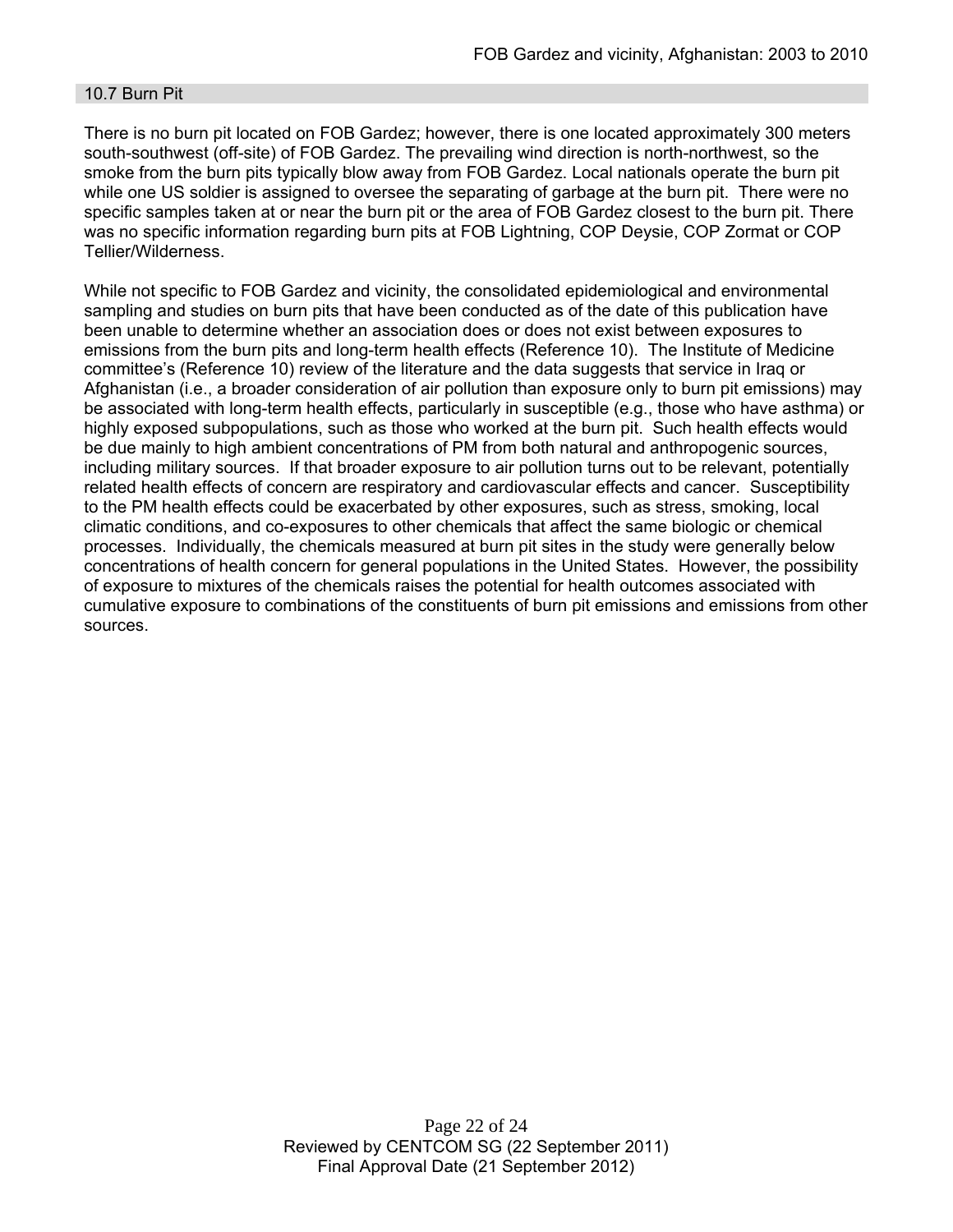# **11 References<sup>1</sup>**

 $\overline{a}$ 

- 1. Defense Occupational and Environmental Health Readiness System (referred to as the DOEHRS-EH database) at https://doehrs-ih.csd.disa.mil/Doehrs/. Department of Defense (DoD) Instruction 6490.03, *Deployment Health*, 2006.
- 2. DoDI 6055.05, Occupational and Environmental Health, 2008.
- 3. Joint Staff Memorandum (MCM) 0017-12, Procedures for Deployment Health Surveillance, 2012.
- 4. USA PHC TG230, June 2013 Revision.
- 5. DoD MESL Data Portal: https://mesl.apgea.army.mil/mesl/.Some of the data and reports used may be classified or otherwise have some restricted distribution.
- 6. Modification 11 to United States Central Command Individual Protection and Individual Unit Deployment Policy, 2 December 2011.
- 7. CDC. 2012. Morbidity and Mortality Weekly Report. Imported Human Rabies in a U.S. Army Soldier. May 4, 2012. 61(17); 302-305.
- 8. Clinical Toxinology Resources: http://www.toxinology.com/. University of Adelaide, Australia.
- 9. Goldman RF. 2001. Introduction to heat-related problems in military operations. *In*: Textbook of military medicine: medical aspects of harsh environments Vol. 1, Pandolf KB, and Burr RE (Eds.), Office of the Surgeon General, Department of the Army, Washington DC.
- 10. IOM (Institute of Medicine). 2011*.* Long-term health consequences of exposure to burn pits in Iraq and Afghanistan*.* Washington, DC: The National Academies Press.

Page 23 of 24 Reviewed by CENTCOM SG (22 September 2011) Final Approval Date (21 September 2012)

 $1$  NOTE. The data are currently assessed using the 2013 TG230. The general method involves an initial review of the data which eliminates all chemical substances not detected above 1-yr negligible MEGs. Those substances screened out are not considered acute or chronic health hazards so are not assessed further. For remaining substances, acute and chronic health effects are evaluated separately for air water (soil is only evaluated for long term risk). This is performed by deriving separate short-term and long term population exposure level and estimates (referred to as population exposure point concentrations (PEPC)) that are compared to MEGs derived for similar exposure durations. If less than or equal to negligible MEG the risk is Low. If levels are higher than negligible then there is a chemical-specific toxicity and exposure evaluation by appropriate SMEs, which includes comparison to any available marginal, critical or catastrophic MEGs. For drinking water 15 L/day MEGs are used for the screening while site specific 5-15 L/day are used for more detailed assessment. For nondrinking water (such as that used for personal hygiene or cooking) the 'consumption rate' is limited to 2 L/day (similar to the EPA) which is derived by multiplying the 5 L/day MEG by a factor of 2.5. This value is used to conservatively assess non drinking uses of water.